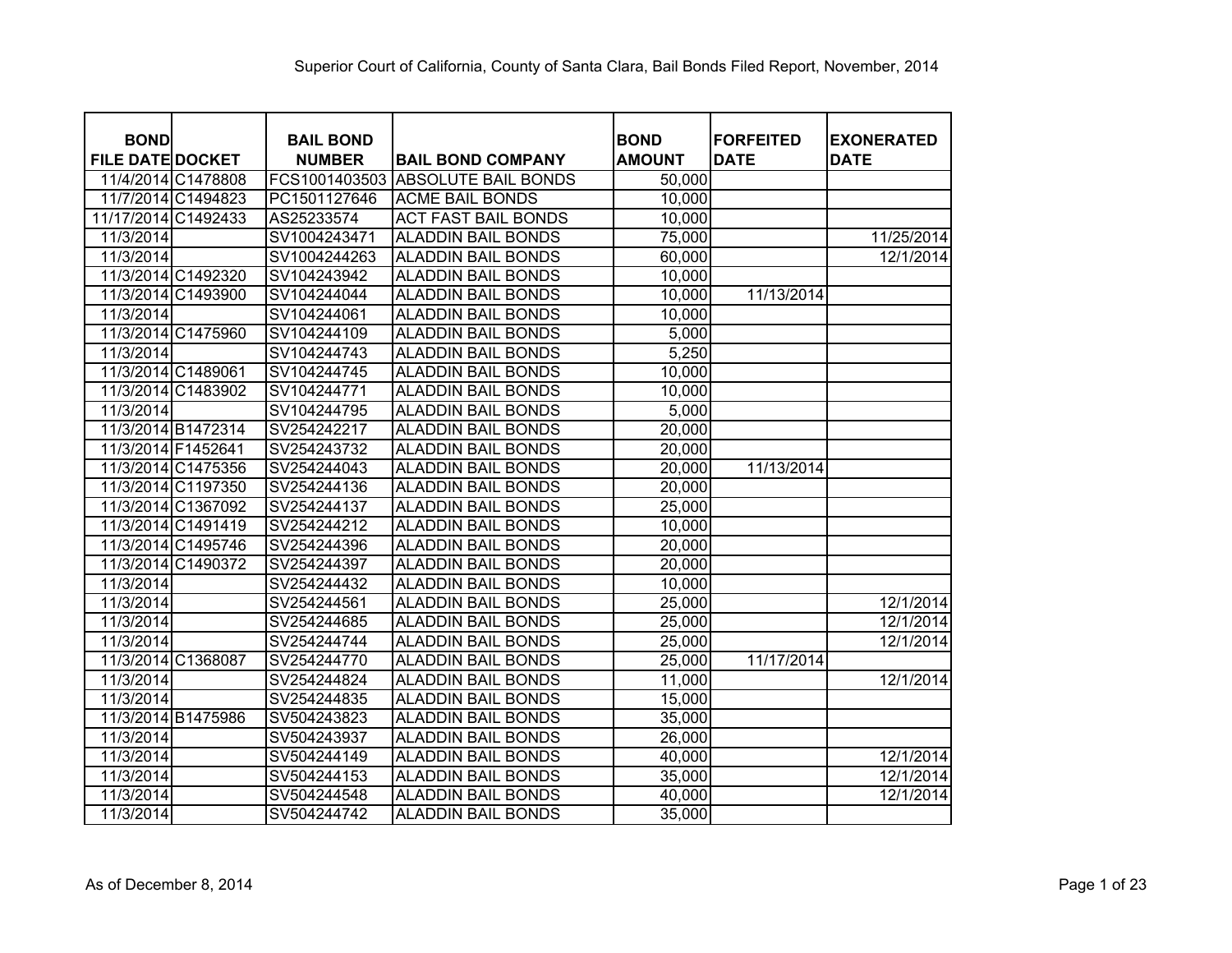| <b>BOND</b>             |                    | <b>BAIL BOND</b>   |                           | <b>BOND</b>   | <b>IFORFEITED</b> | <b>EXONERATED</b> |
|-------------------------|--------------------|--------------------|---------------------------|---------------|-------------------|-------------------|
| <b>FILE DATE DOCKET</b> |                    | <b>NUMBER</b>      | <b>BAIL BOND COMPANY</b>  | <b>AMOUNT</b> | <b>DATE</b>       | <b>DATE</b>       |
|                         | 11/3/2014 C1480323 | SV54241818         | <b>ALADDIN BAIL BONDS</b> | 5,000         |                   |                   |
|                         | 11/3/2014 C1483658 | SV54243665         | <b>ALADDIN BAIL BONDS</b> | 5,000         |                   |                   |
|                         | 11/3/2014 C1493354 | SV54243889         | <b>ALADDIN BAIL BONDS</b> | 5,000         |                   |                   |
|                         | 11/3/2014 C1488857 | SV54244048         | <b>ALADDIN BAIL BONDS</b> | 2,500         |                   |                   |
|                         | 11/4/2014 C1496946 | SV1004244999       | <b>ALADDIN BAIL BONDS</b> | 87,000        |                   |                   |
|                         | 11/4/2014 C1490907 | SV104245080        | <b>ALADDIN BAIL BONDS</b> | 5,000         |                   |                   |
|                         | 11/4/2014 C1491255 | SV104245081        | <b>ALADDIN BAIL BONDS</b> | 2,000         |                   |                   |
|                         | 11/4/2014 C1483383 | SV1504243284       | <b>ALADDIN BAIL BONDS</b> | 101,000       |                   |                   |
|                         | 11/4/2014 F1453275 | SV254244271        | <b>ALADDIN BAIL BONDS</b> | 16,000        |                   |                   |
|                         | 11/4/2014 C1353543 | SV254244464        | <b>ALADDIN BAIL BONDS</b> | 15,000        |                   |                   |
| 11/4/2014               |                    | SV254244909        | <b>ALADDIN BAIL BONDS</b> | 25,000        |                   | 12/1/2014         |
|                         | 11/4/2014 C1496581 | SV254245016        | <b>ALADDIN BAIL BONDS</b> | 23,000        |                   |                   |
| 11/4/2014               |                    | SV254245042        | <b>ALADDIN BAIL BONDS</b> | 15,000        |                   |                   |
|                         | 11/4/2014 C1498206 | SV504177640        | <b>ALADDIN BAIL BONDS</b> | 26,000        | 12/1/2014         |                   |
| 11/4/2014               |                    | SV504244873        | <b>ALADDIN BAIL BONDS</b> | 17,000        |                   | 12/1/2014         |
|                         | 11/4/2014 C1492455 | SV504245002        | <b>ALADDIN BAIL BONDS</b> | 50,000        | 12/1/2014         |                   |
|                         | 11/4/2014 C1497399 | SV54245100         | <b>ALADDIN BAIL BONDS</b> | 5,000         | 11/24/2014        |                   |
|                         | 11/5/2014 B1370117 | SV104244049        | <b>ALADDIN BAIL BONDS</b> | 10,000        |                   |                   |
| 11/5/2014               |                    | SV104244065        | <b>ALADDIN BAIL BONDS</b> | 10,000        |                   |                   |
| 11/5/2014               |                    | SV104244572        | <b>ALADDIN BAIL BONDS</b> | 5,000         |                   |                   |
|                         | 11/5/2014 B1476062 | SV254244686        | <b>ALADDIN BAIL BONDS</b> | 20,000        |                   |                   |
| 11/5/2014               |                    | SV254244709        | <b>ALADDIN BAIL BONDS</b> | 15,000        |                   |                   |
| 11/5/2014               |                    | SV254244758        | <b>ALADDIN BAIL BONDS</b> | 20,000        |                   | 12/3/2014         |
| 11/5/2014               |                    | SV254245197        | <b>ALADDIN BAIL BONDS</b> | 25,000        |                   | 12/1/2014         |
| 11/5/2014               |                    | 214152 SV254245201 | <b>ALADDIN BAIL BONDS</b> | 20,000        |                   |                   |
|                         | 11/5/2014 C1497343 | SV254245245        | <b>ALADDIN BAIL BONDS</b> | 20,000        |                   |                   |
| 11/5/2014               |                    | SV254245290        | <b>ALADDIN BAIL BONDS</b> | 15,000        |                   |                   |
| 11/5/2014               |                    | SV254245365        | <b>ALADDIN BAIL BONDS</b> | 15,000        |                   |                   |
|                         | 11/5/2014 B1475652 | SV504244328        | <b>ALADDIN BAIL BONDS</b> | 25,000        |                   |                   |
|                         | 11/5/2014 C1498279 | SV504244959        | <b>ALADDIN BAIL BONDS</b> | 32,000        |                   |                   |
| 11/5/2014               |                    | SV504245145        | <b>ALADDIN BAIL BONDS</b> | 31,000        |                   | 12/1/2014         |
|                         | 11/5/2014 C1494854 | SV504245158        | <b>ALADDIN BAIL BONDS</b> | 30,000        |                   |                   |
|                         | 11/5/2014 C1479173 | SV54244055         | <b>ALADDIN BAIL BONDS</b> | 1,000         |                   |                   |
|                         | 11/6/2014 C1474442 | SV104245446        | <b>ALADDIN BAIL BONDS</b> | 10,000        |                   |                   |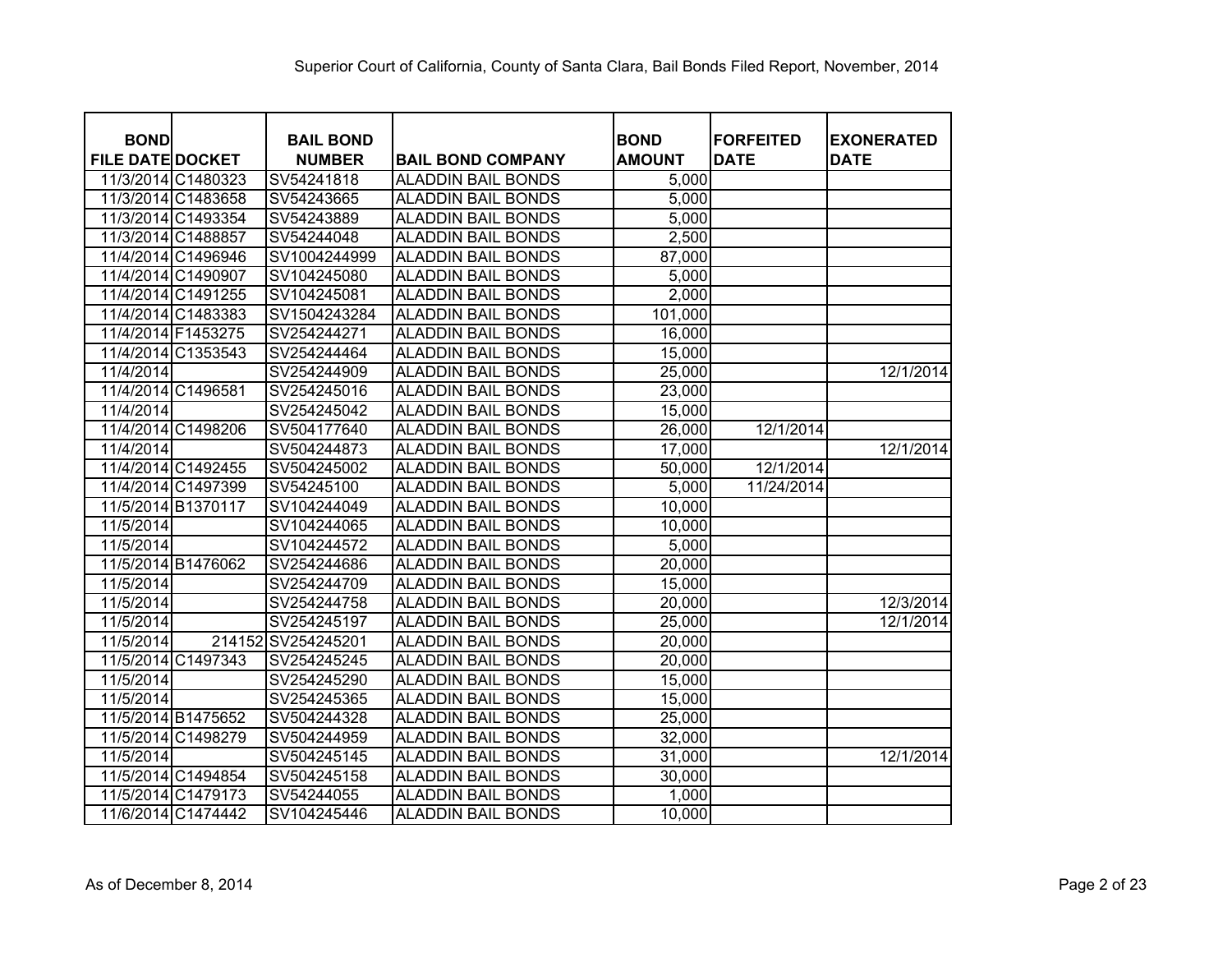| <b>BOND</b>             |                    | <b>BAIL BOND</b> |                           | <b>BOND</b>   | <b>FORFEITED</b> | <b>EXONERATED</b> |
|-------------------------|--------------------|------------------|---------------------------|---------------|------------------|-------------------|
| <b>FILE DATE DOCKET</b> |                    | <b>NUMBER</b>    | <b>BAIL BOND COMPANY</b>  | <b>AMOUNT</b> | <b>DATE</b>      | <b>DATE</b>       |
|                         | 11/6/2014 C1496337 | SV104245485      | <b>ALADDIN BAIL BONDS</b> | 5,000         |                  |                   |
|                         | 11/6/2014 C1495928 | SV104245520      | ALADDIN BAIL BONDS        | 6,000         |                  |                   |
|                         | 11/6/2014 C1496875 | SV254245445      | ALADDIN BAIL BONDS        | 15,000        |                  | 11/12/2014        |
|                         | 11/6/2014 C1491526 | SV54245505       | <b>ALADDIN BAIL BONDS</b> | 5,000         |                  |                   |
| 11/7/2014               |                    | SV1004245704     | <b>ALADDIN BAIL BONDS</b> | 60,000        |                  |                   |
| 11/7/2014               |                    | SV254245815      | <b>ALADDIN BAIL BONDS</b> | 25,000        |                  |                   |
|                         | 11/7/2014 B1260466 | SV504235974      | <b>ALADDIN BAIL BONDS</b> | 20,000        | 11/17/2014       |                   |
|                         | 11/7/2014 F1451304 | SV504244143      | <b>ALADDIN BAIL BONDS</b> | 50,000        |                  | 11/25/2014        |
| 11/7/2014               |                    | SV504245642      | <b>ALADDIN BAIL BONDS</b> | 25,000        |                  | 11/20/2014        |
|                         | 11/7/2014 C1497564 | SV504245665      | <b>ALADDIN BAIL BONDS</b> | 30,000        | 11/18/2014       |                   |
| 11/7/2014               |                    | SV504245796      | <b>ALADDIN BAIL BONDS</b> | 30,000        |                  |                   |
|                         | 11/7/2014 C1495393 | SV54244428       | <b>ALADDIN BAIL BONDS</b> | 5,000         |                  |                   |
|                         | 11/7/2014 F1452963 | SV54244534       | <b>ALADDIN BAIL BONDS</b> | 5,000         |                  |                   |
|                         | 11/7/2014 C1494625 | SV54245394       | <b>ALADDIN BAIL BONDS</b> | 5,000         |                  |                   |
| 11/7/2014 C1497021      |                    | SV54245802       | <b>ALADDIN BAIL BONDS</b> | 1,000         |                  |                   |
| 11/10/2014 B1472951     |                    | SV1004245107     | <b>ALADDIN BAIL BONDS</b> | 85,000        |                  |                   |
| 11/10/2014 B1475702     |                    | SV1004245136     | <b>ALADDIN BAIL BONDS</b> | 75,000        |                  |                   |
| 11/10/2014 B1474016     |                    | SV1004245518     | <b>ALADDIN BAIL BONDS</b> | 55,000        |                  |                   |
| 11/10/2014 C1496281     |                    | SV1004246059     | <b>ALADDIN BAIL BONDS</b> | 75,000        |                  |                   |
| 11/10/2014 C1496826     |                    | SV1004246077     | <b>ALADDIN BAIL BONDS</b> | 85,000        | 11/25/2014       |                   |
| 11/10/2014              |                    | SV1004246517     | <b>ALADDIN BAIL BONDS</b> | 60,000        |                  |                   |
| 11/10/2014              |                    | SV1004246600     | <b>ALADDIN BAIL BONDS</b> | 75,000        |                  |                   |
| 11/10/2014 F1451924     |                    | SV104245759      | <b>ALADDIN BAIL BONDS</b> | 5,000         |                  |                   |
| 11/10/2014 C1372226     |                    | SV104246008      | ALADDIN BAIL BONDS        | 6,000         |                  |                   |
| 11/10/2014 C1497173     |                    | SV104246072      | <b>ALADDIN BAIL BONDS</b> | 10,000        |                  |                   |
| 11/10/2014 C1496584     |                    | SV104246340      | ALADDIN BAIL BONDS        | 6,000         |                  |                   |
| 11/10/2014 B1475645     |                    | SV1504245434     | <b>ALADDIN BAIL BONDS</b> | 140,000       |                  |                   |
| 11/10/2014 EE906908     |                    | SV254242334      | ALADDIN BAIL BONDS        | 20,000        |                  |                   |
| 11/10/2014 C1493817     |                    | SV254245695      | <b>ALADDIN BAIL BONDS</b> | 11,000        |                  |                   |
| 11/10/2014 B1475696     |                    | SV254245741      | <b>ALADDIN BAIL BONDS</b> | 15,000        |                  |                   |
| 11/10/2014 F1453358     |                    | SV254245758      | <b>ALADDIN BAIL BONDS</b> | 21,000        |                  |                   |
| 11/10/2014              |                    | SV254245888      | <b>ALADDIN BAIL BONDS</b> | 15,000        |                  |                   |
| 11/10/2014 C1497953     |                    | SV254245904      | <b>ALADDIN BAIL BONDS</b> | 11,000        |                  |                   |
| 11/10/2014              |                    | SV254245928      | <b>ALADDIN BAIL BONDS</b> | 16,250        |                  |                   |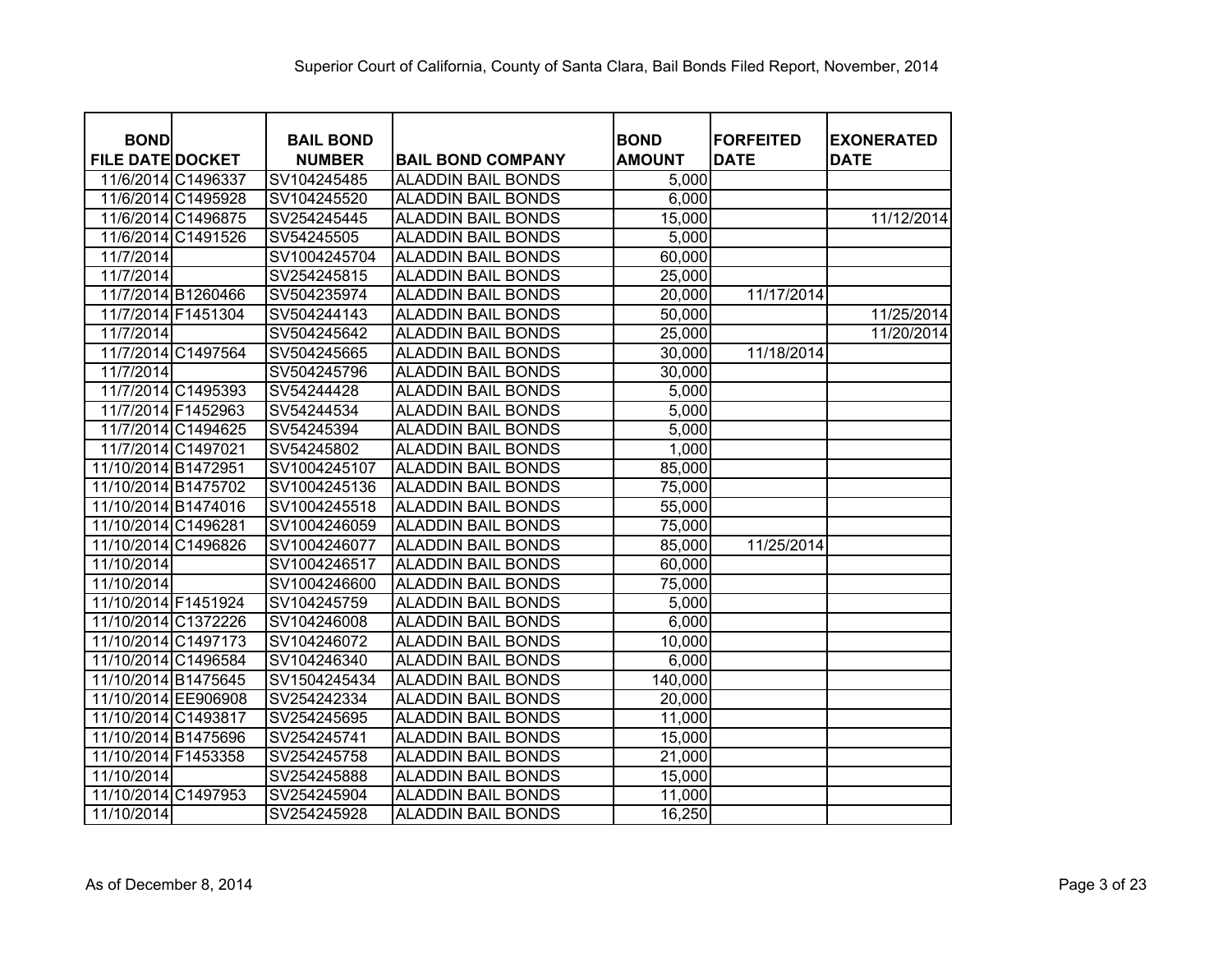| <b>BOND</b>             | <b>BAIL BOND</b> |                           | <b>BOND</b>   | <b>FORFEITED</b> | <b>EXONERATED</b> |
|-------------------------|------------------|---------------------------|---------------|------------------|-------------------|
| <b>FILE DATE DOCKET</b> | <b>NUMBER</b>    | <b>BAIL BOND COMPANY</b>  | <b>AMOUNT</b> | <b>DATE</b>      | <b>DATE</b>       |
| 11/10/2014              | SV254246080      | <b>ALADDIN BAIL BONDS</b> | 6,000         |                  |                   |
| 11/10/2014 C1498688     | SV254246117      | <b>ALADDIN BAIL BONDS</b> | 25,000        |                  |                   |
| 11/10/2014 C1481874     | SV254246285      | <b>ALADDIN BAIL BONDS</b> | 20,000        |                  |                   |
| 11/10/2014 C1357164     | SV254246341      | <b>ALADDIN BAIL BONDS</b> | 20,000        |                  |                   |
| 11/10/2014              | SV254246475      | <b>ALADDIN BAIL BONDS</b> | 15,000        |                  |                   |
| 11/10/2014              | SV504245932      | <b>ALADDIN BAIL BONDS</b> | 45,000        |                  |                   |
| 11/10/2014 C1496534     | SV504246018      | <b>ALADDIN BAIL BONDS</b> | 50,000        |                  |                   |
| 11/10/2014 C1481260     | SV504246031      | <b>ALADDIN BAIL BONDS</b> | 25,000        |                  |                   |
| 11/10/2014 C1498657     | SV504246183      | <b>ALADDIN BAIL BONDS</b> | 40,000        |                  |                   |
| 11/10/2014 C1365798     | SV504246395      | <b>ALADDIN BAIL BONDS</b> | 50,000        |                  |                   |
| 11/10/2014              | SV504246406      | <b>ALADDIN BAIL BONDS</b> | 35,000        |                  |                   |
| 11/10/2014 C1498785     | SV504246433      | <b>ALADDIN BAIL BONDS</b> | 25,000        |                  |                   |
| 11/10/2014 C1495383     | SV54244395       | <b>ALADDIN BAIL BONDS</b> | 3,000         |                  |                   |
| 11/10/2014 C1496341     | SV54245766       | <b>ALADDIN BAIL BONDS</b> | 5,000         |                  |                   |
| 11/10/2014 C1478900     | SV54246010       | <b>ALADDIN BAIL BONDS</b> | 5,000         |                  |                   |
| 11/10/2014 C1362158     | SV54246081       | <b>ALADDIN BAIL BONDS</b> | 5,000         |                  | 11/10/2014        |
| 11/12/2014 B1475763     | SV1004246331     | <b>ALADDIN BAIL BONDS</b> | 60,000        |                  |                   |
| 11/12/2014 B1475645     | SV1004246546     | <b>ALADDIN BAIL BONDS</b> | 100,000       |                  |                   |
| 11/12/2014              | SV1004246695     | <b>ALADDIN BAIL BONDS</b> | 40,000        |                  |                   |
| 11/12/2014              | SV1004247326     | <b>ALADDIN BAIL BONDS</b> | 100,000       |                  |                   |
| 11/12/2014              | SV104245822      | <b>ALADDIN BAIL BONDS</b> | 6,000         |                  |                   |
| 11/12/2014 F1451818     | SV104246145      | <b>ALADDIN BAIL BONDS</b> | 10,000        |                  |                   |
| 11/12/2014              | SV104246756      | <b>ALADDIN BAIL BONDS</b> | 10,000        |                  |                   |
| 11/12/2014              | SV104246767      | <b>ALADDIN BAIL BONDS</b> | 10,000        |                  |                   |
| 11/12/2014              | SV104246876      | <b>ALADDIN BAIL BONDS</b> | 10,000        |                  |                   |
| 11/12/2014 B1475867     | SV254246075      | <b>ALADDIN BAIL BONDS</b> | 10,000        |                  |                   |
| 11/12/2014 C1497425     | SV254246735      | <b>ALADDIN BAIL BONDS</b> | 10,000        |                  |                   |
| 11/12/2014 C1486995     | SV254246773      | <b>ALADDIN BAIL BONDS</b> | 10,000        |                  |                   |
| 11/12/2014 B1475755     | SV254249479      | <b>ALADDIN BAIL BONDS</b> | 25,000        |                  |                   |
| 11/12/2014              | SV504246797      | <b>ALADDIN BAIL BONDS</b> | 50,000        |                  |                   |
| 11/12/2014 C1495477     | SV504247003      | <b>ALADDIN BAIL BONDS</b> | 30,000        | 11/24/2014       |                   |
| 11/12/2014              | SV504247130      | <b>ALADDIN BAIL BONDS</b> | 15,000        |                  |                   |
| 11/12/2014              | SV504247256      | <b>ALADDIN BAIL BONDS</b> | 50,000        |                  |                   |
| 11/12/2014 C1485450     | SV54246856       | <b>ALADDIN BAIL BONDS</b> | 5,000         |                  |                   |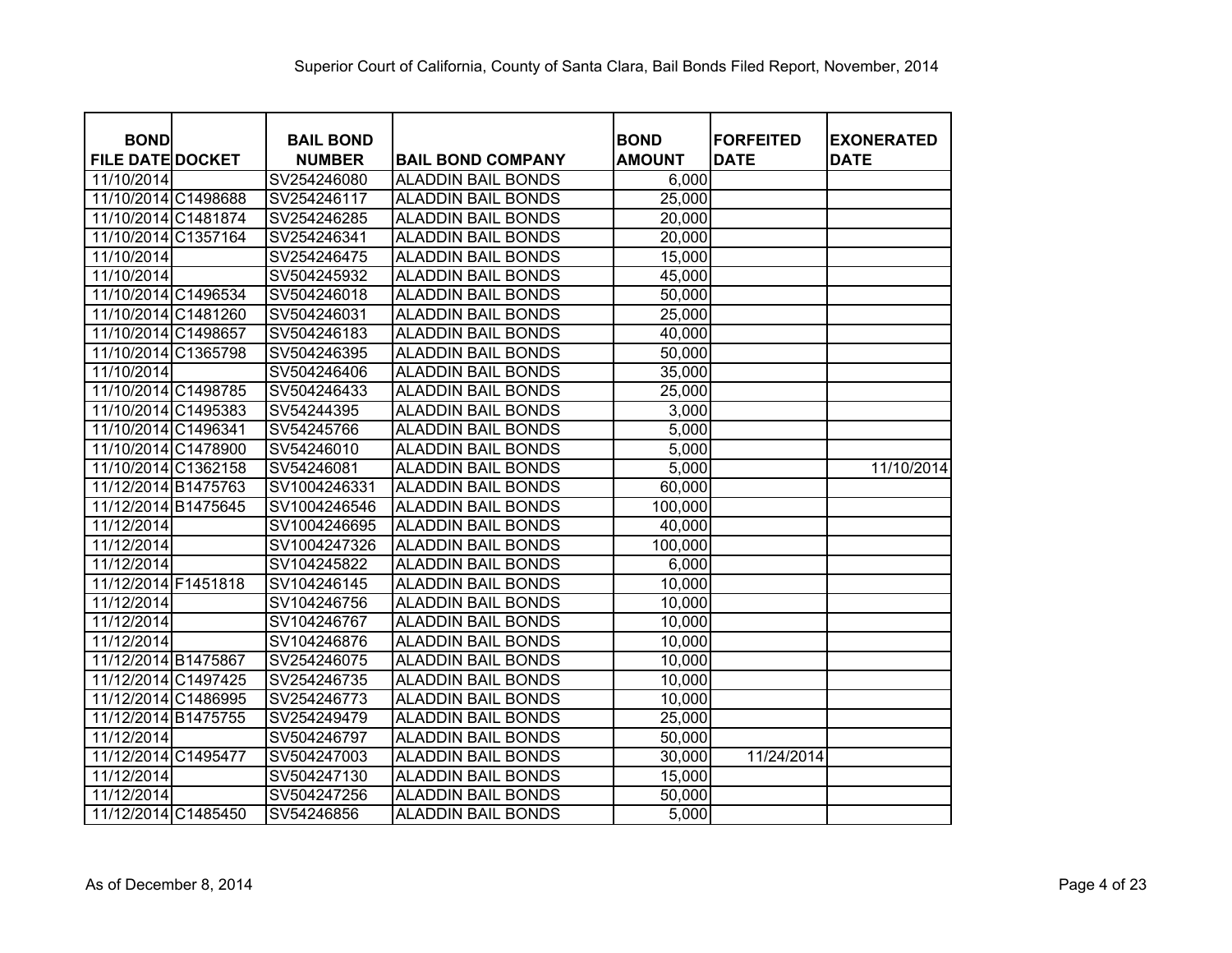| <b>BOND</b>             | <b>BAIL BOND</b> |                           | <b>BOND</b>   | <b>FORFEITED</b> | <b>EXONERATED</b> |
|-------------------------|------------------|---------------------------|---------------|------------------|-------------------|
| <b>FILE DATE DOCKET</b> | <b>NUMBER</b>    | <b>BAIL BOND COMPANY</b>  | <b>AMOUNT</b> | <b>DATE</b>      | <b>DATE</b>       |
| 11/13/2014 B1369063     | SV104246033      | <b>ALADDIN BAIL BONDS</b> | 10,000        |                  | 11/18/2014        |
| 11/13/2014 C1496078     | SV104246304      | <b>ALADDIN BAIL BONDS</b> | 10,000        |                  |                   |
| 11/13/2014 C1496280     | SV504246278      | <b>ALADDIN BAIL BONDS</b> | 25,000        |                  |                   |
| 11/13/2014 C1486662     | SV54247545       | <b>ALADDIN BAIL BONDS</b> | 5,000         |                  |                   |
| 11/14/2014 C1495490     | SV1004247815     | <b>ALADDIN BAIL BONDS</b> | 70,000        |                  |                   |
| 11/14/2014 F1453298     | SV254246974      | <b>ALADDIN BAIL BONDS</b> | 25,000        |                  |                   |
| 11/14/2014 B1475647     | SV504246742      | <b>ALADDIN BAIL BONDS</b> | 50,000        |                  |                   |
| 11/14/2014 C1498048     | SV504247707      | <b>ALADDIN BAIL BONDS</b> | 25,000        |                  |                   |
| 11/14/2014              | SV54247816       | <b>ALADDIN BAIL BONDS</b> | 1,500         |                  |                   |
| 11/17/2014              | SV1004247853     | <b>ALADDIN BAIL BONDS</b> | 85,000        |                  |                   |
| 11/17/2014 C1497172     | SV104248169      | <b>ALADDIN BAIL BONDS</b> | 10,000        |                  |                   |
| 11/17/2014 B1475095     | SV254246137      | <b>ALADDIN BAIL BONDS</b> | 25,000        |                  |                   |
| 11/17/2014 C1495292     | SV254246857      | <b>ALADDIN BAIL BONDS</b> | 10,000        |                  |                   |
| 11/17/2014 C1365267     | SV254247273      | <b>ALADDIN BAIL BONDS</b> | 15,000        |                  |                   |
| 11/17/2014              | SV254247817      | ALADDIN BAIL BONDS        | 5,000         |                  |                   |
| 11/17/2014              | SV254247843      | <b>ALADDIN BAIL BONDS</b> | 10,000        |                  |                   |
| 11/17/2014              | SV254247847      | <b>ALADDIN BAIL BONDS</b> | 10,000        |                  |                   |
| 11/17/2014              | SV254247877      | <b>ALADDIN BAIL BONDS</b> | 15,000        |                  |                   |
| 11/17/2014              | SV254247885      | <b>ALADDIN BAIL BONDS</b> | 15,000        |                  |                   |
| 11/17/2014 C1498470     | SV254247997      | <b>ALADDIN BAIL BONDS</b> | 11,000        |                  |                   |
| 11/17/2014 C1351406     | SV254248245      | <b>ALADDIN BAIL BONDS</b> | 25,000        |                  | 11/19/2014        |
| 11/17/2014 C1371247     | SV254248246      | <b>ALADDIN BAIL BONDS</b> | 25,000        |                  | 11/19/2014        |
| 11/17/2014              | SV254248537      | <b>ALADDIN BAIL BONDS</b> | 15,250        |                  |                   |
| 11/17/2014 C1496713     | SV254248545      | <b>ALADDIN BAIL BONDS</b> | 15,000        |                  |                   |
| 11/17/2014 C1498533     | SV254248568      | <b>ALADDIN BAIL BONDS</b> | 11,000        |                  |                   |
| 11/17/2014              | SV254248572      | <b>ALADDIN BAIL BONDS</b> | 15,000        |                  |                   |
| 11/17/2014 C1498305     | SV254248603      | <b>ALADDIN BAIL BONDS</b> | 25,000        |                  |                   |
| 11/17/2014              | SV504247856      | <b>ALADDIN BAIL BONDS</b> | 35,000        |                  |                   |
| 11/17/2014              | SV504248001      | <b>ALADDIN BAIL BONDS</b> | 40,000        |                  |                   |
| 11/17/2014              | SV504248056      | <b>ALADDIN BAIL BONDS</b> | 42,000        |                  |                   |
| 11/17/2014              | SV504248657      | ALADDIN BAIL BONDS        | 35,000        |                  |                   |
| 11/17/2014 C1494163     | SV54247976       | <b>ALADDIN BAIL BONDS</b> | 5,000         |                  |                   |
| 11/17/2014 C1498276     | SV54248028       | <b>ALADDIN BAIL BONDS</b> | 5,000         |                  |                   |
| 11/17/2014 C1482517     | SV54248463       | <b>ALADDIN BAIL BONDS</b> | 5,000         |                  |                   |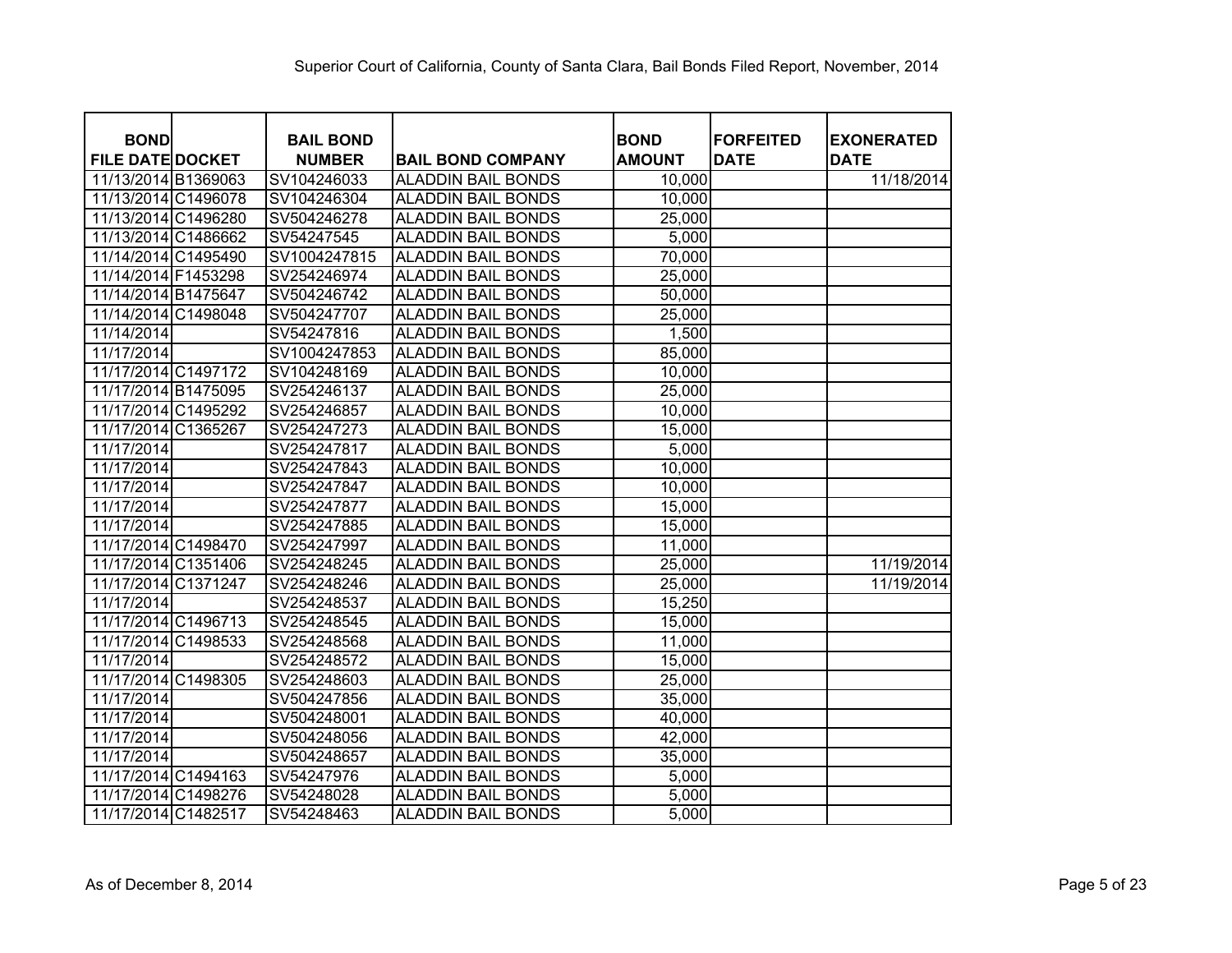| <b>BOND</b>             | <b>BAIL BOND</b> |                           | <b>BOND</b>      | <b>IFORFEITED</b> | <b>EXONERATED</b> |
|-------------------------|------------------|---------------------------|------------------|-------------------|-------------------|
| <b>FILE DATE DOCKET</b> | <b>NUMBER</b>    | <b>BAIL BOND COMPANY</b>  | <b>AMOUNT</b>    | <b>DATE</b>       | <b>DATE</b>       |
| 11/17/2014 C1359812     | SV54248546       | <b>ALADDIN BAIL BONDS</b> | 1,000            |                   |                   |
| 11/17/2014 C1476310     | SV54248685       | ALADDIN BAIL BONDS        | 5,000            |                   |                   |
| 11/18/2014 F1347282     | SV104245023      | <b>ALADDIN BAIL BONDS</b> | 10,000           |                   |                   |
| 11/18/2014 B1474485     | SV254247440      | ALADDIN BAIL BONDS        | 20,000           |                   |                   |
| 11/18/2014 BB944128     | SV54248682       | <b>ALADDIN BAIL BONDS</b> | 5,000            |                   |                   |
| 11/19/2014              | SV1004248786     | <b>ALADDIN BAIL BONDS</b> | 75,000           |                   |                   |
| 11/19/2014 C1122516     | SV1004248856     | <b>ALADDIN BAIL BONDS</b> | 100,000          |                   |                   |
| 11/19/2014 C1478437     | SV1004248891     | <b>ALADDIN BAIL BONDS</b> | 65,000           |                   |                   |
| 11/19/2014 C1497979     | SV1004248964     | <b>ALADDIN BAIL BONDS</b> | 76,000           |                   |                   |
| 11/19/2014 F1452747     | SV104248580      | <b>ALADDIN BAIL BONDS</b> | 5,000            |                   |                   |
| 11/19/2014 C1364395     | SV104248785      | <b>ALADDIN BAIL BONDS</b> | 10,000           |                   |                   |
| 11/19/2014 C1490688     | SV104249041      | <b>ALADDIN BAIL BONDS</b> | 10,000           |                   |                   |
| 11/19/2014              | SV104249122      | <b>ALADDIN BAIL BONDS</b> | 5,000            |                   |                   |
| 11/19/2014 C1479791     | SV104249145      | <b>ALADDIN BAIL BONDS</b> | 6,000            |                   |                   |
| 11/19/2014 C1496346     | SV254248847      | <b>ALADDIN BAIL BONDS</b> | 25,000           |                   |                   |
| 11/19/2014 C1496974     | SV254249020      | <b>ALADDIN BAIL BONDS</b> | 21,000           |                   |                   |
| 11/19/2014 C1498293     | SV254249124      | <b>ALADDIN BAIL BONDS</b> | 15,000           |                   |                   |
| 11/19/2014 C1495266     | SV254249127      | <b>ALADDIN BAIL BONDS</b> | 15,000           |                   |                   |
| 11/19/2014 C1490808     | SV504222010      | <b>ALADDIN BAIL BONDS</b> | 50,000           | 12/1/2014         |                   |
| 11/19/2014              | SV504246110      | <b>ALADDIN BAIL BONDS</b> | 10,000           |                   |                   |
| 11/19/2014 C1478135     | SV54248807       | <b>ALADDIN BAIL BONDS</b> | 5,000            |                   |                   |
| 11/20/2014              | SV104248791      | <b>ALADDIN BAIL BONDS</b> | 5,000            |                   |                   |
| 11/20/2014 C1496333     | SV254247963      | <b>ALADDIN BAIL BONDS</b> | 25,000           |                   |                   |
| 11/20/2014 B1475930     | SV254248743      | <b>ALADDIN BAIL BONDS</b> | 25,000           |                   |                   |
| 11/20/2014              | SV254248747      | ALADDIN BAIL BONDS        | 15,000           |                   |                   |
| 11/20/2014 C1495714     | SV254249064      | <b>ALADDIN BAIL BONDS</b> | 25,000           |                   |                   |
| 11/20/2014              | SV254249258      | ALADDIN BAIL BONDS        | 15,000           |                   |                   |
| 11/20/2014 C1491812     | SV254249388      | <b>ALADDIN BAIL BONDS</b> | 25,000           |                   |                   |
| 11/20/2014 C1494960     | SV504248044      | ALADDIN BAIL BONDS        | 30,000           |                   |                   |
| 11/20/2014 B1476038     | SV504248879      | <b>ALADDIN BAIL BONDS</b> | 25,000           |                   |                   |
| 11/20/2014 C1493656     | SV504249253      | <b>ALADDIN BAIL BONDS</b> | 50,000           |                   |                   |
| 11/20/2014              | SV54248778       | <b>ALADDIN BAIL BONDS</b> | 2,000            |                   |                   |
| 11/20/2014              | SV54249200       | <b>ALADDIN BAIL BONDS</b> | $\overline{250}$ |                   |                   |
| 11/21/2014 F1453138     | SV1004249232     | <b>ALADDIN BAIL BONDS</b> | 75,000           |                   |                   |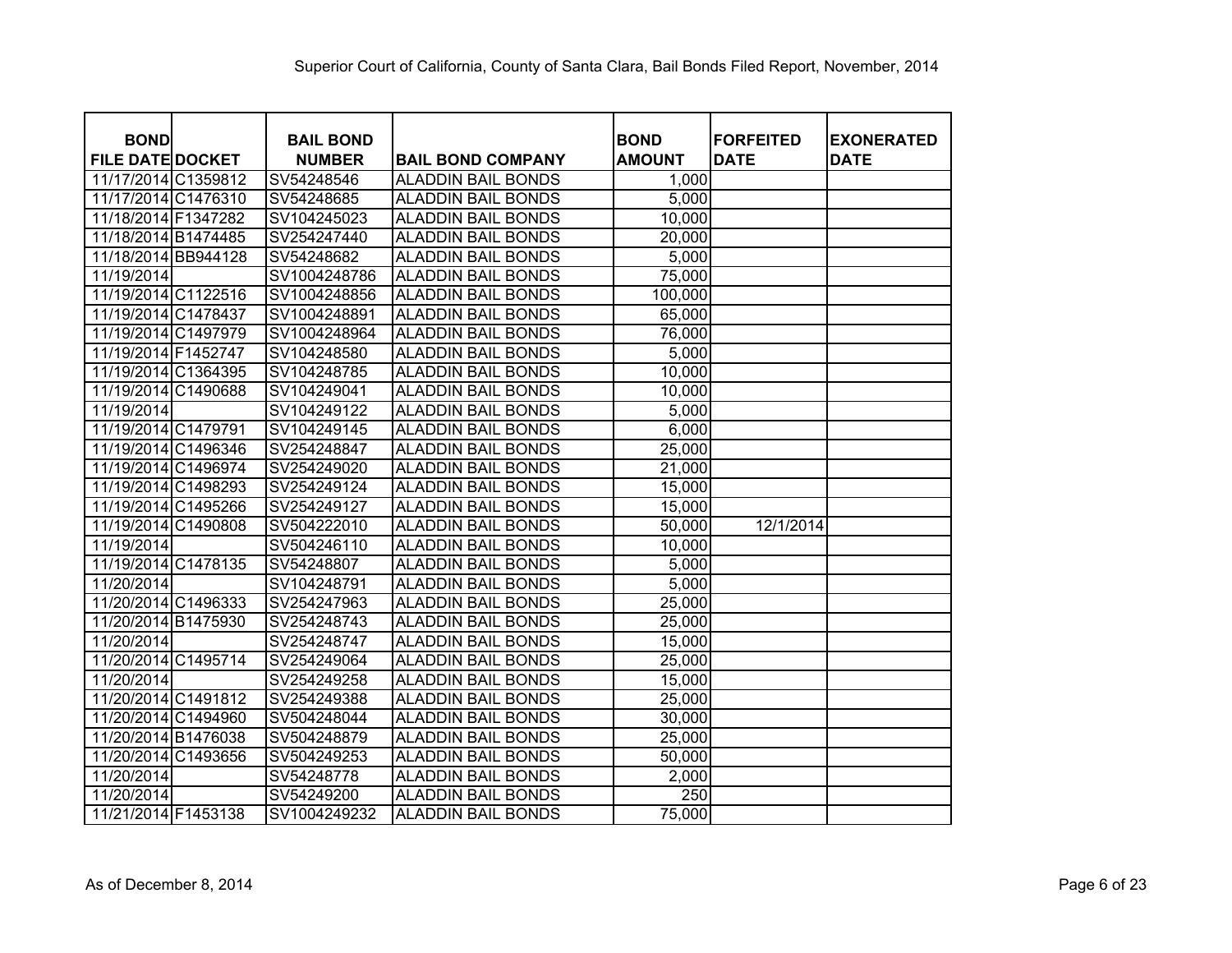| <b>BOND</b>             | <b>BAIL BOND</b> |                           | <b>BOND</b>   | <b>FORFEITED</b> | <b>EXONERATED</b> |
|-------------------------|------------------|---------------------------|---------------|------------------|-------------------|
| <b>FILE DATE DOCKET</b> | <b>NUMBER</b>    | <b>BAIL BOND COMPANY</b>  | <b>AMOUNT</b> | <b>DATE</b>      | <b>DATE</b>       |
| 11/21/2014 C1498715     | SV1004249494     | <b>ALADDIN BAIL BONDS</b> | 55,000        |                  |                   |
| 11/21/2014 F1453452     | SV104249339      | <b>ALADDIN BAIL BONDS</b> | 10,000        |                  |                   |
| 11/21/2014 C1348165     | SV104249615      | <b>ALADDIN BAIL BONDS</b> | 5,000         |                  |                   |
| 11/21/2014 C1495836     | SV104249646      | <b>ALADDIN BAIL BONDS</b> | 10,000        |                  |                   |
| 11/21/2014 C1490495     | SV254177614      | <b>ALADDIN BAIL BONDS</b> | 25,000        |                  |                   |
| 11/21/2014              | SV254248496      | <b>ALADDIN BAIL BONDS</b> | 16,000        |                  |                   |
| 11/21/2014 F1346240     | SV254248922      | <b>ALADDIN BAIL BONDS</b> | 20,000        |                  |                   |
| 11/21/2014 F1451046     | SV254249149      | <b>ALADDIN BAIL BONDS</b> | 15,000        |                  |                   |
| 11/21/2014 F1453094     | SV254249150      | <b>ALADDIN BAIL BONDS</b> | 20,000        |                  |                   |
| 11/21/2014 F1451256     | SV254249255      | <b>ALADDIN BAIL BONDS</b> | 15,000        |                  | 12/3/2014         |
| 11/21/2014 C1353179     | SV254249614      | <b>ALADDIN BAIL BONDS</b> | 12,000        |                  |                   |
| 11/21/2014 C1495340     | SV254249634      | <b>ALADDIN BAIL BONDS</b> | 20,000        |                  |                   |
| 11/21/2014 C1494941     | SV254249639      | <b>ALADDIN BAIL BONDS</b> | 21,000        |                  |                   |
| 11/21/2014 C1498053     | SV504249405      | <b>ALADDIN BAIL BONDS</b> | 35,000        |                  |                   |
| 11/21/2014 C1483324     | SV504249419      | <b>ALADDIN BAIL BONDS</b> | 40,000        |                  |                   |
| 11/21/2014 C1472510     | SV504249613      | <b>ALADDIN BAIL BONDS</b> | 35,000        |                  |                   |
| 11/21/2014 F1453363     | SV54249250       | <b>ALADDIN BAIL BONDS</b> | 1,000         |                  |                   |
| 11/21/2014 C1482853     | SV54249605       | <b>ALADDIN BAIL BONDS</b> | 5,000         |                  |                   |
| 11/21/2014 C1358148     | SV54249612       | <b>ALADDIN BAIL BONDS</b> | 500           |                  |                   |
| 11/24/2014 C1484710     | SV1004177645     | <b>ALADDIN BAIL BONDS</b> | 75,000        |                  |                   |
| 11/24/2014 C1495204     | SV104248710      | <b>ALADDIN BAIL BONDS</b> | 10,000        |                  |                   |
| 11/24/2014 B1475098     | SV104249206      | <b>ALADDIN BAIL BONDS</b> | 10,000        |                  |                   |
| 11/24/2014 C1479406     | SV104249752      | <b>ALADDIN BAIL BONDS</b> | 10,000        |                  |                   |
| 11/24/2014 C1496340     | SV104249957      | <b>ALADDIN BAIL BONDS</b> | 5,000         |                  |                   |
| 11/24/2014 C1496322     | SV104250165      | <b>ALADDIN BAIL BONDS</b> | 10,000        |                  |                   |
| 11/24/2014 CC329796     | SV2504249317     | <b>ALADDIN BAIL BONDS</b> | 20,000        |                  |                   |
| 11/24/2014 C1498693     | SV254249606      | <b>ALADDIN BAIL BONDS</b> | 11,000        |                  |                   |
| 11/24/2014              | SV254249741      | <b>ALADDIN BAIL BONDS</b> | 21,000        |                  |                   |
| 11/24/2014 C1498783     | SV254249768      | <b>ALADDIN BAIL BONDS</b> | 11,500        |                  |                   |
| 11/24/2014 C1488879     | SV254249933      | <b>ALADDIN BAIL BONDS</b> | 20,000        |                  |                   |
| 11/24/2014              | SV254249973      | <b>ALADDIN BAIL BONDS</b> | 15,000        |                  |                   |
| 11/24/2014 C1477765     | SV254250085      | <b>ALADDIN BAIL BONDS</b> | 20,000        |                  |                   |
| 11/24/2014 C1495936     | SV254250131      | <b>ALADDIN BAIL BONDS</b> | 12,000        |                  |                   |
| 11/24/2014              | SV254250141      | <b>ALADDIN BAIL BONDS</b> | 20,000        |                  |                   |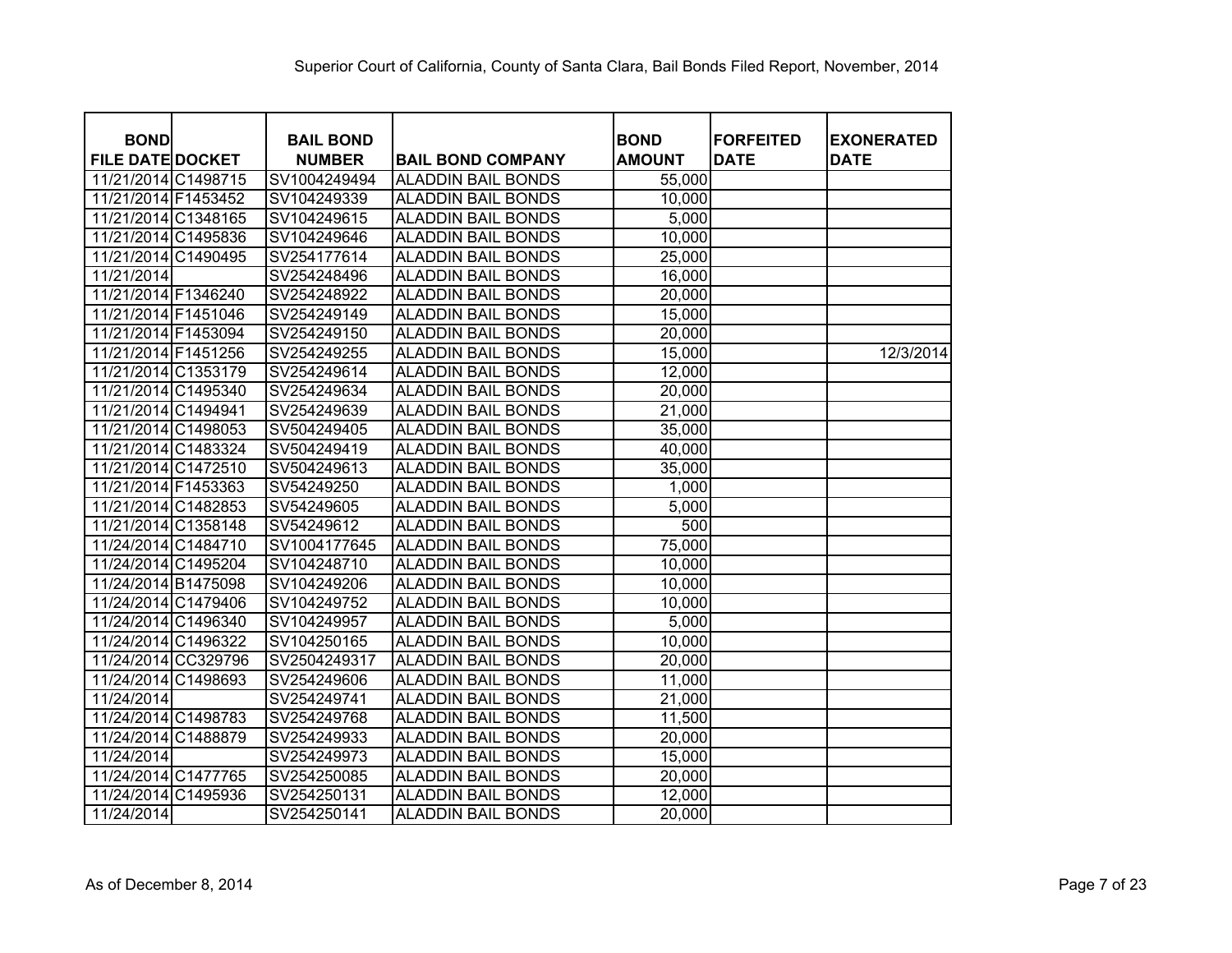| <b>BOND</b><br><b>FILE DATE DOCKET</b> | <b>BAIL BOND</b><br><b>NUMBER</b> | <b>BAIL BOND COMPANY</b>       | <b>BOND</b><br><b>AMOUNT</b> | <b>FORFEITED</b><br><b>DATE</b> | <b>EXONERATED</b><br><b>DATE</b> |
|----------------------------------------|-----------------------------------|--------------------------------|------------------------------|---------------------------------|----------------------------------|
| 11/24/2014 C1495733                    | SV254250164                       | <b>ALADDIN BAIL BONDS</b>      | 25,000                       |                                 |                                  |
| 11/24/2014                             | SV254250169                       | <b>ALADDIN BAIL BONDS</b>      | 10,000                       |                                 |                                  |
| 11/24/2014                             | SV254250213                       | <b>ALADDIN BAIL BONDS</b>      | 15,000                       |                                 |                                  |
| 11/24/2014 C1493644                    | SV254250223                       | <b>ALADDIN BAIL BONDS</b>      | 25,000                       |                                 |                                  |
| 11/24/2014 B1471860                    | SV254250250                       | <b>ALADDIN BAIL BONDS</b>      | 25,000                       |                                 |                                  |
| 11/24/2014 B1365974                    | SV254250251                       | <b>ALADDIN BAIL BONDS</b>      | 25,000                       |                                 |                                  |
| 11/24/2014                             | SV254250268                       | ALADDIN BAIL BONDS             | 15,000                       |                                 |                                  |
| 11/24/2014                             | SV254250391                       | <b>ALADDIN BAIL BONDS</b>      | 10,000                       |                                 |                                  |
| 11/24/2014                             | SV254250394                       | ALADDIN BAIL BONDS             | 16,000                       |                                 |                                  |
| 11/24/2014                             | SV504222011                       | <b>ALADDIN BAIL BONDS</b>      | 36,000                       |                                 |                                  |
| 11/24/2014 C1473867                    | SV504247891                       | <b>ALADDIN BAIL BONDS</b>      | 50,000                       |                                 |                                  |
| 11/24/2014 B1369953                    | SV504249571                       | <b>ALADDIN BAIL BONDS</b>      | 50,000                       |                                 |                                  |
| 11/24/2014 C1494337                    | SV504249604                       | <b>ALADDIN BAIL BONDS</b>      | 25,000                       |                                 |                                  |
| 11/24/2014 C1497843                    | SV504249750                       | <b>ALADDIN BAIL BONDS</b>      | 36,000                       |                                 |                                  |
| 11/24/2014 C1498428                    | SV504249923                       | <b>ALADDIN BAIL BONDS</b>      | 40,000                       |                                 |                                  |
| 11/24/2014 C1483019                    | SV504250166                       | ALADDIN BAIL BONDS             | 37,000                       |                                 |                                  |
| 11/24/2014                             | SV504250364                       | ALADDIN BAIL BONDS             | 35,000                       |                                 |                                  |
| 11/24/2014 C1494402                    | SV54249751                        | ALADDIN BAIL BONDS             | 5,000                        |                                 |                                  |
| 11/24/2014                             | SV54250157                        | ALADDIN BAIL BONDS             | 2,000                        |                                 |                                  |
| 11/25/2014 F1452977                    | SV104250093                       | <b>ALADDIN BAIL BONDS</b>      | 6,000                        |                                 |                                  |
| 11/25/2014                             | SV104250443                       | <b>ALADDIN BAIL BONDS</b>      | 10,000                       |                                 |                                  |
| 11/25/2014 C1485518                    | SV104250567                       | <b>ALADDIN BAIL BONDS</b>      | 10,000                       |                                 |                                  |
| 11/25/2014                             | SV254250425                       | <b>ALADDIN BAIL BONDS</b>      | 15,000                       |                                 |                                  |
| 11/25/2014 C1495087                    | SV254250484                       | <b>ALADDIN BAIL BONDS</b>      | 15,000                       |                                 |                                  |
| 11/25/2014                             | SV504250373                       | <b>ALADDIN BAIL BONDS</b>      | 30,000                       |                                 |                                  |
| 11/25/2014 C1495454                    | SV54250549                        | <b>ALADDIN BAIL BONDS</b>      | 1,000                        |                                 |                                  |
| 11/25/2014 C1485077                    | SV54250568                        | <b>ALADDIN BAIL BONDS</b>      | 1,000                        |                                 |                                  |
| 11/26/2014 C1495302                    | SV104250571                       | <b>ALADDIN BAIL BONDS</b>      | 10,000                       |                                 |                                  |
| 11/26/2014                             | SV104250800                       | <b>ALADDIN BAIL BONDS</b>      | 10,000                       |                                 |                                  |
| 11/26/2014 C1496597                    | SV504250689                       | <b>ALADDIN BAIL BONDS</b>      | 25,000                       |                                 |                                  |
| 11/26/2014                             | SV54250646                        | <b>ALADDIN BAIL BONDS</b>      | 5,000                        |                                 |                                  |
| 11/4/2014 F1453317                     | 2014EE004649                      | <b>ALICE CORTEZ BAIL BONDS</b> | 100,000                      |                                 |                                  |
| 11/19/2014 F1453410                    | 2014BB024476                      | ALICE CORTEZ BAIL BONDS        | 10,000                       |                                 |                                  |
| 11/19/2014 F1451725                    | 2014BB030937                      | ALICE CORTEZ BAIL BONDS        | 7,500                        |                                 |                                  |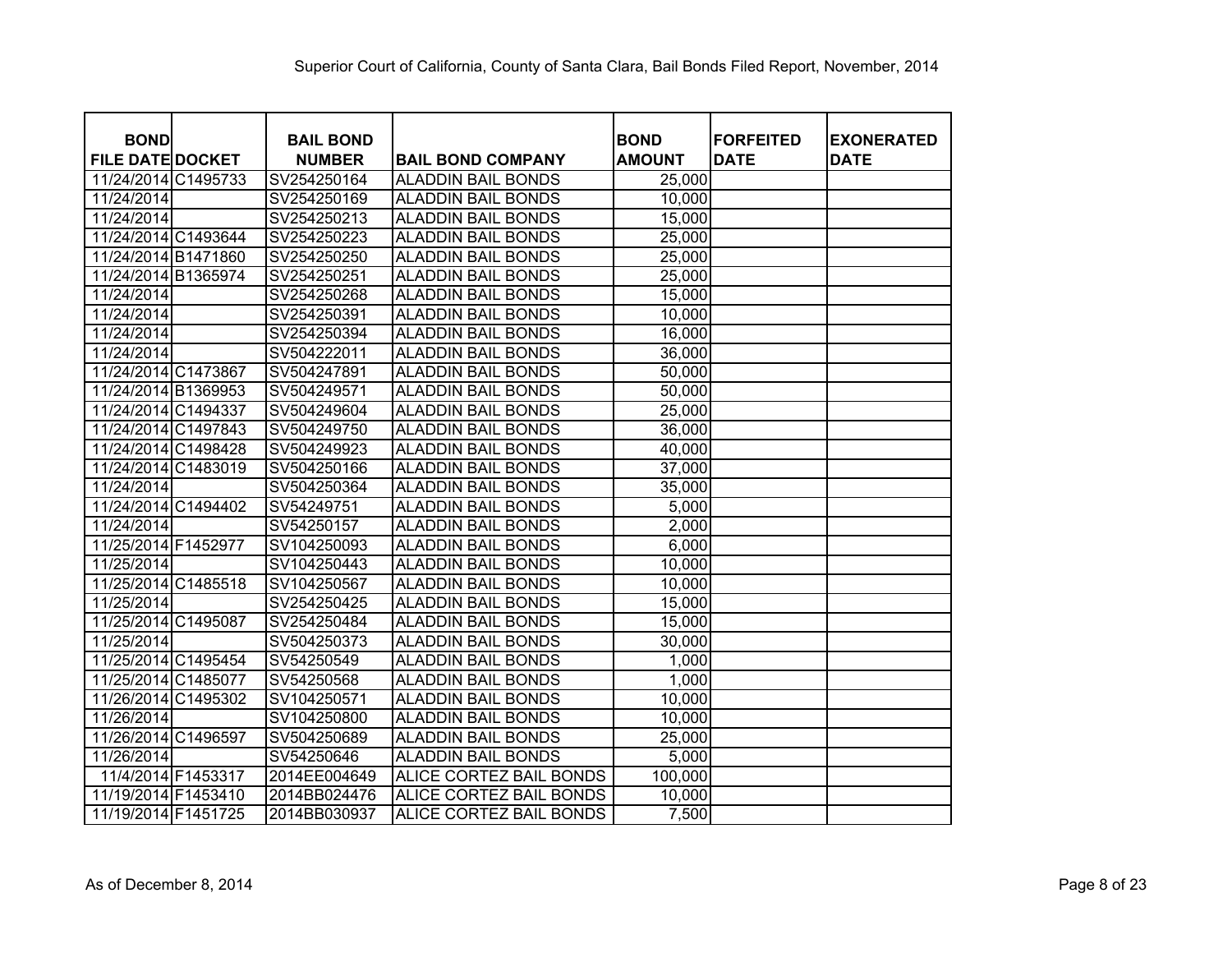| <b>BOND</b>             |                    | <b>BAIL BOND</b> |                                | <b>BOND</b>   | <b>FORFEITED</b> | <b>EXONERATED</b> |
|-------------------------|--------------------|------------------|--------------------------------|---------------|------------------|-------------------|
| <b>FILE DATE DOCKET</b> |                    | <b>NUMBER</b>    | <b>BAIL BOND COMPANY</b>       | <b>AMOUNT</b> | <b>DATE</b>      | <b>DATE</b>       |
| 11/19/2014 F1450992     |                    | 2014BB030938     | <b>ALICE CORTEZ BAIL BONDS</b> | 10,000        |                  |                   |
| 11/19/2014 F1453416     |                    | 2014EE005015     | <b>ALICE CORTEZ BAIL BONDS</b> | 60,000        |                  |                   |
| 11/3/2014 C1496577      |                    |                  | 5105425940 ALL PRO BAIL BONDS  | 70,000        | 11/6/2014        | 11/17/2014        |
|                         | 11/3/2014 C1496067 |                  | 5112697260 ALL PRO BAIL BONDS  | 10,000        |                  |                   |
|                         | 11/3/2014 C1498309 |                  | 5112723105 ALL PRO BAIL BONDS  | 10,000        | 12/1/2014        |                   |
|                         | 11/3/2014 C1489759 |                  | 5112723134 ALL PRO BAIL BONDS  | 1,000         |                  |                   |
| 11/3/2014 C1498017      |                    |                  | 5112723147 ALL PRO BAIL BONDS  | 11,000        | 12/1/2014        |                   |
|                         | 11/3/2014 C1493359 |                  | 5272052400 ALL PRO BAIL BONDS  | 12,000        |                  |                   |
|                         | 11/3/2014 B1475635 |                  | 5272052413 ALL PRO BAIL BONDS  | 25,000        |                  |                   |
|                         | 11/3/2014 C1493698 |                  | 5272052442 ALL PRO BAIL BONDS  | 20,000        |                  |                   |
| 11/3/2014               |                    |                  | 5272052468 ALL PRO BAIL BONDS  | 25,000        |                  | 12/1/2014         |
| 11/3/2014               |                    |                  | 5272052484 ALL PRO BAIL BONDS  | 25,000        |                  | 12/1/2014         |
| 11/3/2014               |                    |                  | 5272052497 ALL PRO BAIL BONDS  | 25,000        |                  | 12/1/2014         |
| 11/3/2014               |                    |                  | 5551227017 ALL PRO BAIL BONDS  | 35,000        |                  |                   |
|                         | 11/4/2014 C1472687 |                  | 5551223569 ALL PRO BAIL BONDS  | 50,000        |                  |                   |
|                         | 11/5/2014 C1498476 |                  | 5112697273 ALL PRO BAIL BONDS  | 5,000         |                  |                   |
|                         | 11/5/2014 C1498476 |                  | 5112723262 ALL PRO BAIL BONDS  | 5,000         |                  |                   |
|                         | 11/5/2014 B1475422 |                  | 5272052439 ALL PRO BAIL BONDS  | 25,000        |                  |                   |
|                         | 11/5/2014 B1475715 |                  | 5272052471 ALL PRO BAIL BONDS  | 25,000        |                  |                   |
|                         | 11/5/2014 B1474242 |                  | 5551227004 ALL PRO BAIL BONDS  | 40,000        |                  |                   |
| 11/6/2014 B1474021      |                    |                  | 5112697244 ALL PRO BAIL BONDS  | 5,000         |                  |                   |
|                         | 11/6/2014 C1494339 |                  | 5551226726 ALL PRO BAIL BONDS  | 50,000        | 11/21/2014       |                   |
|                         | 11/7/2014 C1497738 |                  | 5105425911 ALL PRO BAIL BONDS  | 100,000       |                  |                   |
|                         | 11/7/2014 C1494349 |                  | 5112723118 ALL PRO BAIL BONDS  | 5,000         |                  |                   |
|                         | 11/7/2014 C1489460 |                  | 5112723150 ALL PRO BAIL BONDS  | 5,000         |                  |                   |
|                         | 11/7/2014 C1487593 |                  | 5112723163 ALL PRO BAIL BONDS  | 5,000         |                  |                   |
|                         | 11/7/2014 C1492042 |                  | 5112723192 ALL PRO BAIL BONDS  | 10,000        |                  |                   |
|                         | 11/7/2014 C1488026 |                  | 5112723220 ALL PRO BAIL BONDS  | 6,000         |                  |                   |
| 11/7/2014 F1449684      |                    |                  | 5112723233 ALL PRO BAIL BONDS  | 10,000        |                  | 11/24/2014        |
| 11/7/2014 B1473431      |                    |                  | 5551226797 ALL PRO BAIL BONDS  | 50,000        |                  |                   |
| 11/10/2014 C1496577     |                    |                  | 5105425924 ALL PRO BAIL BONDS  | 100,000       |                  |                   |
| 11/10/2014 C1349818     |                    |                  | 5112701321 ALL PRO BAIL BONDS  | 10,000        |                  |                   |
| 11/10/2014              |                    |                  | 5112722971 ALL PRO BAIL BONDS  | 10,000        |                  |                   |
| 11/10/2014              |                    |                  | 5112722984 ALL PRO BAIL BONDS  | 10,000        |                  |                   |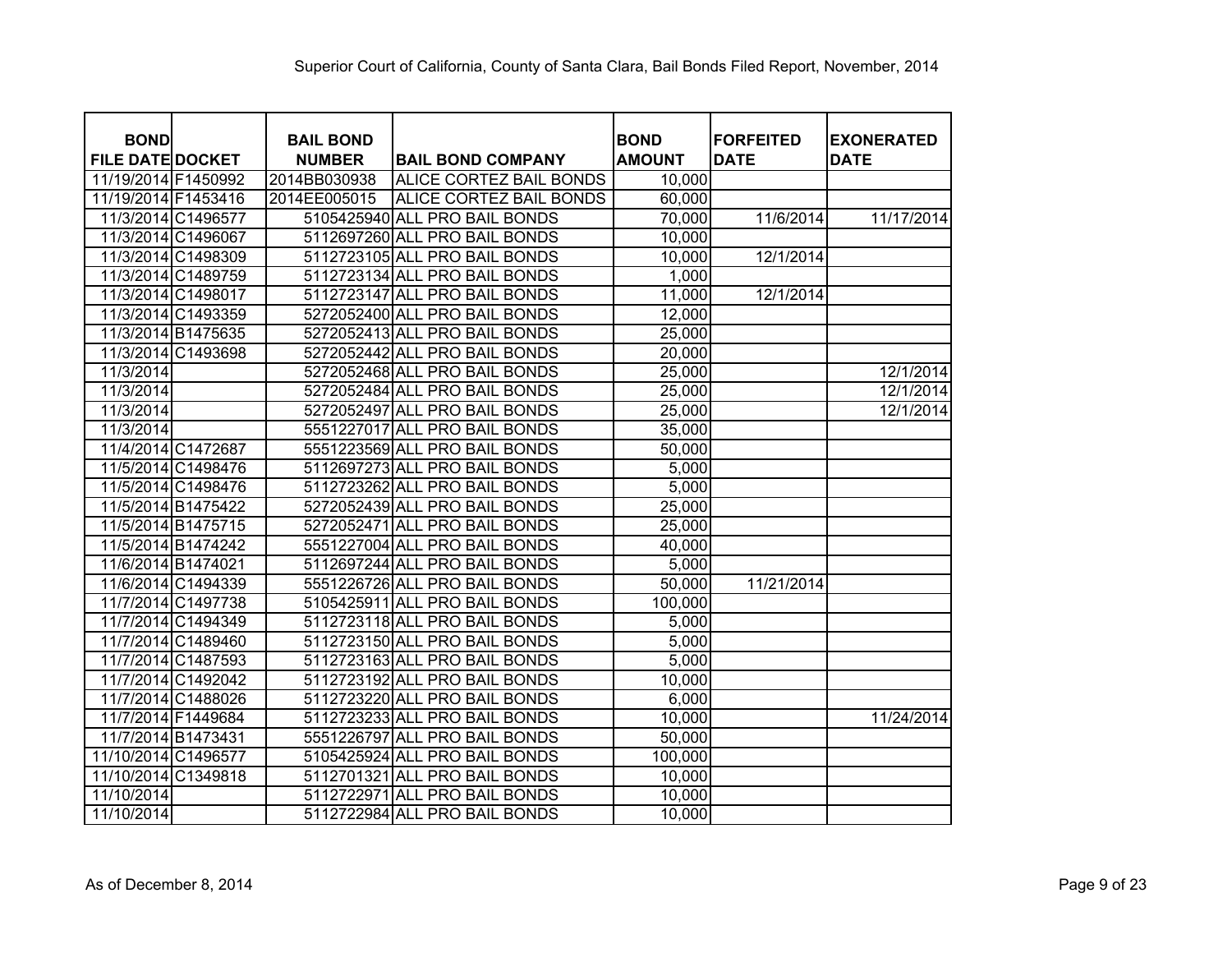| <b>BOND</b>             | <b>BAIL BOND</b> |                               | <b>BOND</b>   | <b>FORFEITED</b> | <b>EXONERATED</b> |
|-------------------------|------------------|-------------------------------|---------------|------------------|-------------------|
| <b>FILE DATE DOCKET</b> | <b>NUMBER</b>    | <b>BAIL BOND COMPANY</b>      | <b>AMOUNT</b> | <b>DATE</b>      | <b>DATE</b>       |
| 11/10/2014              |                  | 5112723019 ALL PRO BAIL BONDS | 6,000         |                  |                   |
| 11/10/2014 C1487644     |                  | 5112723121 ALL PRO BAIL BONDS | 5,000         |                  |                   |
| 11/10/2014              |                  | 5112723176 ALL PRO BAIL BONDS | 11,000        |                  |                   |
| 11/10/2014              |                  | 5112723189 ALL PRO BAIL BONDS | 6,000         |                  |                   |
| 11/10/2014 C1485493     |                  | 5272052509 ALL PRO BAIL BONDS | 15,000        |                  |                   |
| 11/10/2014              |                  | 5272052570 ALL PRO BAIL BONDS | 25,000        |                  |                   |
| 11/10/2014 C1498794     |                  | 5272052596 ALL PRO BAIL BONDS | 25,000        |                  |                   |
| 11/10/2014              |                  | 5551226713 ALL PRO BAIL BONDS | 40,000        |                  |                   |
| 11/10/2014 B1472667     |                  | 5551226742 ALL PRO BAIL BONDS | 30,000        |                  |                   |
| 11/10/2014              |                  | 5551226768 ALL PRO BAIL BONDS | 30,000        |                  |                   |
| 11/12/2014 C1482059     |                  | 5112672724 ALL PRO BAIL BONDS | 7,000         |                  |                   |
| 11/12/2014 F1453281     |                  | 5272052286 ALL PRO BAIL BONDS | 25,000        |                  |                   |
| 11/12/2014 C1498004     |                  | 5551226700 ALL PRO BAIL BONDS | 50,000        |                  |                   |
| 11/12/2014 C1490774     |                  | 5551226739 ALL PRO BAIL BONDS | 50,000        |                  |                   |
| 11/13/2014 C1495560     |                  | 5112722926 ALL PRO BAIL BONDS | 5,000         |                  |                   |
| 11/13/2014 C1497804     |                  | 5112722942 ALL PRO BAIL BONDS | 10,000        |                  |                   |
| 11/13/2014 C1496343     |                  | 5112722968 ALL PRO BAIL BONDS | 5,000         |                  |                   |
| 11/14/2014 F1453099     |                  | 5105425908 ALL PRO BAIL BONDS | 75,000        |                  |                   |
| 11/14/2014 B1475763     |                  | 5105425937 ALL PRO BAIL BONDS | 60,000        | 11/24/2014       |                   |
| 11/14/2014 F1453018     |                  | 5112722900 ALL PRO BAIL BONDS | 10,000        |                  |                   |
| 11/14/2014 C1490465     |                  | 5112722913 ALL PRO BAIL BONDS | 10,000        |                  |                   |
| 11/14/2014              |                  | 5272052512 ALL PRO BAIL BONDS | 25,000        |                  |                   |
| 11/14/2014 C1498272     |                  | 5551226755 ALL PRO BAIL BONDS | 30,000        |                  |                   |
| 11/17/2014 C1488467     |                  | 5112722997 ALL PRO BAIL BONDS | 5,000         |                  | 11/19/2014        |
| 11/17/2014 C1494094     |                  | 5112723035 ALL PRO BAIL BONDS | 10,000        |                  |                   |
| 11/17/2014 C1496520     |                  | 5112723077 ALL PRO BAIL BONDS | 10,000        |                  |                   |
| 11/17/2014 C1493203     |                  | 5112723204 ALL PRO BAIL BONDS | 10,000        |                  |                   |
| 11/17/2014 C1496143     |                  | 5112723259 ALL PRO BAIL BONDS | 10,000        |                  |                   |
| 11/17/2014 C1489374     |                  | 5150008756 ALL PRO BAIL BONDS | 110,000       |                  |                   |
| 11/17/2014 C1498540     |                  | 5150008769 ALL PRO BAIL BONDS | 100,000       |                  |                   |
| 11/17/2014 C1474755     |                  | 5272052455 ALL PRO BAIL BONDS | 15,000        |                  |                   |
| 11/17/2014 C1494837     |                  | 5272052611 ALL PRO BAIL BONDS | 25,000        | 11/21/2014       |                   |
| 11/17/2014 C1354695     |                  | 5551223473 ALL PRO BAIL BONDS | 20,000        |                  |                   |
| 11/17/2014 C1498479     |                  | 5551226825 ALL PRO BAIL BONDS | 35,000        |                  |                   |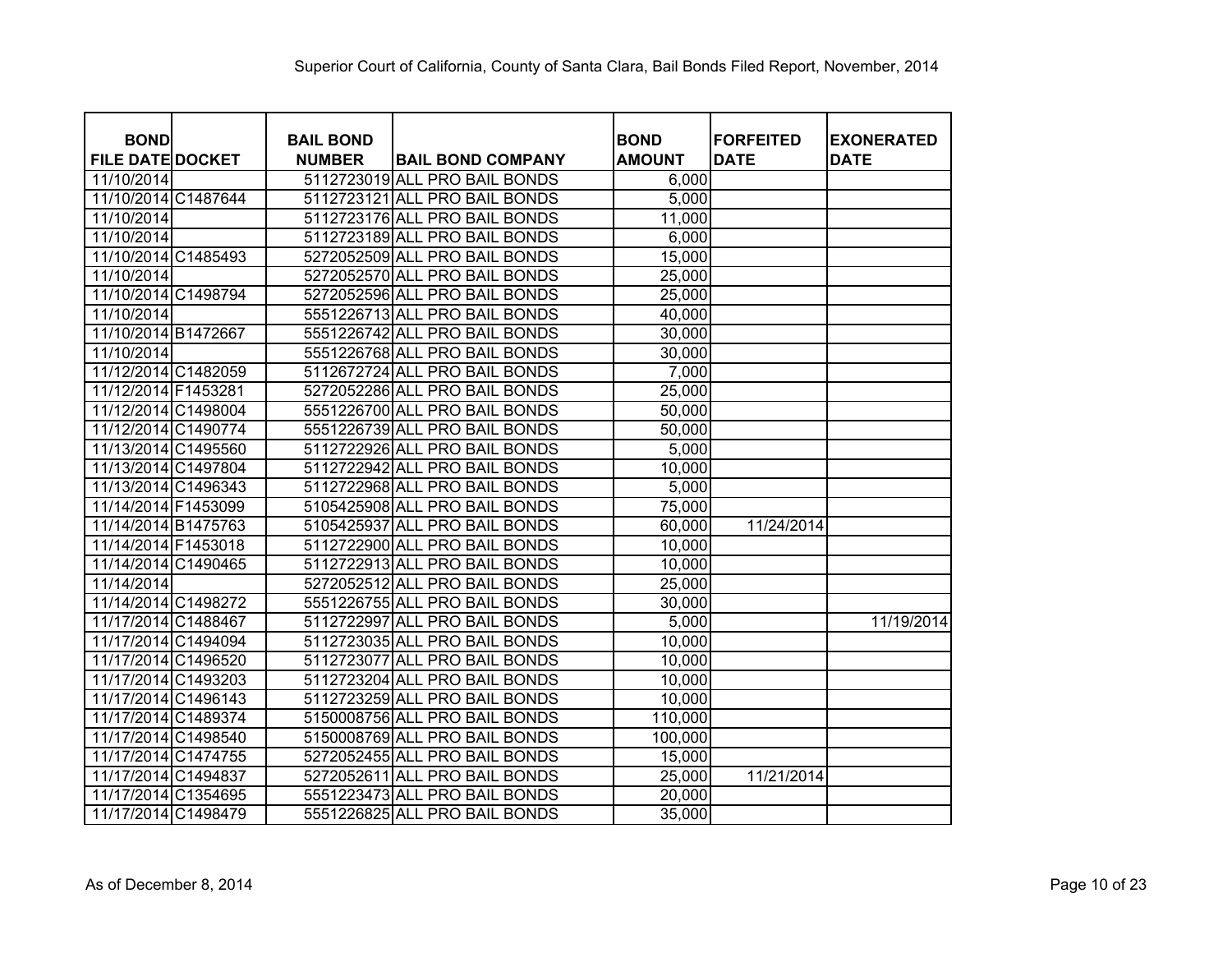| <b>BOND</b>             | <b>BAIL BOND</b> |                               | <b>BOND</b>   | <b>FORFEITED</b> | <b>EXONERATED</b> |
|-------------------------|------------------|-------------------------------|---------------|------------------|-------------------|
| <b>FILE DATE DOCKET</b> | <b>NUMBER</b>    | <b>BAIL BOND COMPANY</b>      | <b>AMOUNT</b> | <b>DATE</b>      | <b>DATE</b>       |
| 11/17/2014              | 5551226841       | <b>ALL PRO BAIL BONDS</b>     | 36,000        |                  |                   |
| 11/17/2014              |                  | 5551226854 ALL PRO BAIL BONDS | 36,000        |                  |                   |
| 11/17/2014              |                  | 5551226867 ALL PRO BAIL BONDS | 10,000        |                  |                   |
| 11/17/2014 C1496382     |                  | 5551226883 ALL PRO BAIL BONDS | 33,000        |                  |                   |
| 11/17/2014 C1498407     |                  | 5551226953 ALL PRO BAIL BONDS | 40,000        |                  |                   |
| 11/18/2014 B1475705     |                  | 5112722898 ALL PRO BAIL BONDS | 5,000         |                  |                   |
| 11/18/2014 F1453038     |                  | 5112723022 ALL PRO BAIL BONDS | 5,000         |                  |                   |
| 11/18/2014 B1473402     |                  | 5551223626 ALL PRO BAIL BONDS | 40,000        | 12/2/2014        |                   |
| 11/19/2014 C1491705     |                  | 5112722830 ALL PRO BAIL BONDS | 5,000         |                  |                   |
| 11/19/2014 C1494020     |                  | 5112722869 ALL PRO BAIL BONDS | 10,000        |                  |                   |
| 11/19/2014              |                  | 5272052525 ALL PRO BAIL BONDS | 15,000        |                  |                   |
| 11/19/2014 C1114107     |                  | 5551173341 ALL PRO BAIL BONDS | 50,000        |                  |                   |
| 11/19/2014 C1498237     | 5551226771       | <b>ALL PRO BAIL BONDS</b>     | 30,000        |                  |                   |
| 11/19/2014 C1117535     |                  | 5551226812 ALL PRO BAIL BONDS | 50,000        |                  |                   |
| 11/19/2014 C1498697     |                  | 5551226838 ALL PRO BAIL BONDS | 35,000        |                  |                   |
| 11/19/2014 C1474748     |                  | 5551226908 ALL PRO BAIL BONDS | 50,000        |                  |                   |
| 11/20/2014 C1089410     |                  | 5112697145 ALL PRO BAIL BONDS | 6,000         |                  |                   |
| 11/20/2014 C1495284     |                  | 5112722856 ALL PRO BAIL BONDS | 10,000        |                  |                   |
| 11/20/2014 C1496368     |                  | 5112722872 ALL PRO BAIL BONDS | 10,000        |                  |                   |
| 11/20/2014 C1495283     |                  | 5112722885 ALL PRO BAIL BONDS | 5,000         |                  |                   |
| 11/20/2014 C1497642     |                  | 5272052541 ALL PRO BAIL BONDS | 20,000        |                  |                   |
| 11/20/2014 C1246211     |                  | 5551173325 ALL PRO BAIL BONDS | 50,000        |                  |                   |
| 11/20/2014 C1494437     |                  | 5551173338 ALL PRO BAIL BONDS | 35,000        |                  |                   |
| 11/20/2014 C1238129     |                  | 5551226784 ALL PRO BAIL BONDS | 35,000        |                  |                   |
| 11/20/2014 C1358836     |                  | 5551226870 ALL PRO BAIL BONDS | 40,000        |                  |                   |
| 11/20/2014 C1494497     |                  | 5551226896 ALL PRO BAIL BONDS | 10,000        |                  |                   |
| 11/20/2014 C1494733     |                  | 5551226911 ALL PRO BAIL BONDS | 15,000        |                  |                   |
| 11/21/2014 C1498010     |                  | 5272052666 ALL PRO BAIL BONDS | 25,000        |                  |                   |
| 11/21/2014 F1453199     |                  | 5551173156 ALL PRO BAIL BONDS | 50,000        |                  |                   |
| 11/21/2014 C1496084     |                  | 5551223639 ALL PRO BAIL BONDS | 50,000        |                  |                   |
| 11/24/2014 C1494122     |                  | 5105425896 ALL PRO BAIL BONDS | 75,000        |                  |                   |
| 11/24/2014 C1479160     |                  | 5105430265 ALL PRO BAIL BONDS | 75,000        |                  |                   |
| 11/24/2014              |                  | 5112722801 ALL PRO BAIL BONDS | 10,000        |                  |                   |
| 11/24/2014 C1490743     |                  | 5112723006 ALL PRO BAIL BONDS | 10,000        |                  |                   |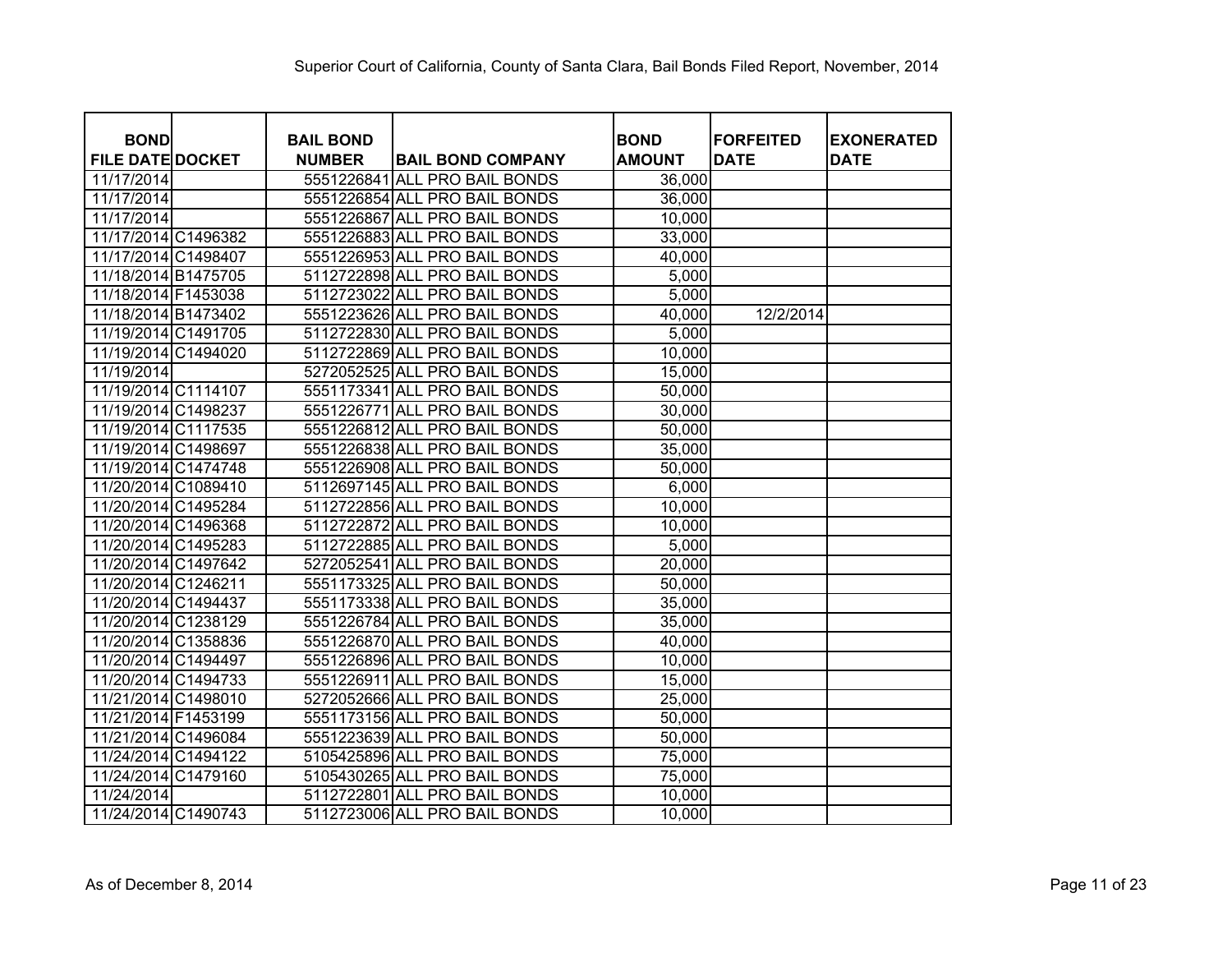| <b>BOND</b>             |                    | <b>BAIL BOND</b> |                               | <b>BOND</b>   | <b>FORFEITED</b> | <b>EXONERATED</b> |
|-------------------------|--------------------|------------------|-------------------------------|---------------|------------------|-------------------|
| <b>FILE DATE DOCKET</b> |                    | <b>NUMBER</b>    | <b>BAIL BOND COMPANY</b>      | <b>AMOUNT</b> | <b>DATE</b>      | <b>DATE</b>       |
| 11/24/2014 C1368335     |                    |                  | 5112723048 ALL PRO BAIL BONDS | 11,000        |                  |                   |
| 11/24/2014              |                    |                  | 5112723051 ALL PRO BAIL BONDS | 6,000         |                  |                   |
| 11/24/2014 C1492101     |                    |                  | 5112723064 ALL PRO BAIL BONDS | 5,000         |                  |                   |
| 11/24/2014 C1494338     |                    |                  | 5272052538 ALL PRO BAIL BONDS | 10,000        |                  |                   |
| 11/24/2014              |                    |                  | 5551173312 ALL PRO BAIL BONDS | 20,000        |                  |                   |
| 11/25/2014 C1498490     |                    |                  | 5112722786 ALL PRO BAIL BONDS | 10,000        |                  |                   |
| 11/25/2014 C1493197     |                    |                  | 5551173271 ALL PRO BAIL BONDS | 50,000        |                  |                   |
| 11/25/2014 C1498690     |                    |                  | 5551226940 ALL PRO BAIL BONDS | 40,000        |                  |                   |
| 11/26/2014 B1474943     |                    |                  | 5112722715 ALL PRO BAIL BONDS | 5,000         |                  |                   |
| 11/26/2014              |                    |                  | 5112722773 ALL PRO BAIL BONDS | 10,000        |                  |                   |
| 11/26/2014 C1498691     |                    |                  | 5551173309 ALL PRO BAIL BONDS | 25,000        |                  |                   |
|                         | 11/3/2014 C1494343 | IS50K105308      | AMIGO BAIL BONDS              | 5,000         |                  |                   |
| 11/14/2014 C1485272     |                    | IS150K4885       | AMIGO BAIL BONDS              | 60,000        |                  |                   |
| 11/14/2014 C1489350     |                    | IS50K105311      | <b>AMIGO BAIL BONDS</b>       | 5,000         |                  |                   |
| 11/17/2014 C1493916     |                    | IS30K169155      | <b>AMIGO BAIL BONDS</b>       | 5,000         |                  |                   |
| 11/17/2014 C1493621     |                    | IS50K105309      | <b>AMIGO BAIL BONDS</b>       | 7,000         |                  |                   |
| 11/19/2014 C1497186     |                    | IS50K105310      | <b>AMIGO BAIL BONDS</b>       | 50,000        |                  |                   |
| 11/19/2014 C1495604     |                    | IS50K105312      | <b>AMIGO BAIL BONDS</b>       | 10,000        |                  |                   |
| 11/24/2014              |                    | IS50K106067      | <b>AMIGO BAIL BONDS</b>       | 10,000        |                  |                   |
| 11/25/2014              |                    | IS150K4886       | <b>AMIGO BAIL BONDS</b>       | 41,000        |                  |                   |
|                         | 11/3/2014 C1496346 | T1050482894      | <b>BAD BOYS BAIL BONDS</b>    | 10,000        |                  |                   |
|                         | 11/3/2014 C1493651 | T1050484330      | <b>BAD BOYS BAIL BONDS</b>    | 10,000        |                  |                   |
|                         | 11/3/2014 C1494628 | T1050486627      | <b>BAD BOYS BAIL BONDS</b>    | 10,000        |                  |                   |
| 11/3/2014               |                    | T2550487913      | <b>BAD BOYS BAIL BONDS</b>    | 25,000        |                  |                   |
| 11/3/2014               |                    | T2550487914      | <b>BAD BOYS BAIL BONDS</b>    | 25,000        |                  | 12/1/2014         |
| 11/3/2014               |                    | T2550488084      | <b>BAD BOYS BAIL BONDS</b>    | 15,000        |                  |                   |
|                         | 11/3/2014 C1498310 | T2550488085      | <b>BAD BOYS BAIL BONDS</b>    | 20,000        |                  |                   |
|                         | 11/3/2014 C1491730 | T2550488087      | <b>BAD BOYS BAIL BONDS</b>    | 20,000        | 11/20/2014       |                   |
| 11/3/2014               |                    | T2550488089      | <b>BAD BOYS BAIL BONDS</b>    | 25,000        |                  |                   |
|                         | 11/3/2014 C1492909 | T5050484611      | <b>BAD BOYS BAIL BONDS</b>    | 50,000        |                  |                   |
|                         | 11/3/2014 C1496226 | T5050488114      | <b>BAD BOYS BAIL BONDS</b>    | 45,000        | 11/20/2014       | 11/26/2014        |
| 11/3/2014               |                    | T5050488115      | <b>BAD BOYS BAIL BONDS</b>    | 25,000        |                  | 12/1/2014         |
|                         | 11/3/2014 C1493919 | T550484801       | <b>BAD BOYS BAIL BONDS</b>    | 5,000         |                  |                   |
|                         | 11/3/2014 C1486705 | T550486707       | <b>BAD BOYS BAIL BONDS</b>    | 5,000         |                  |                   |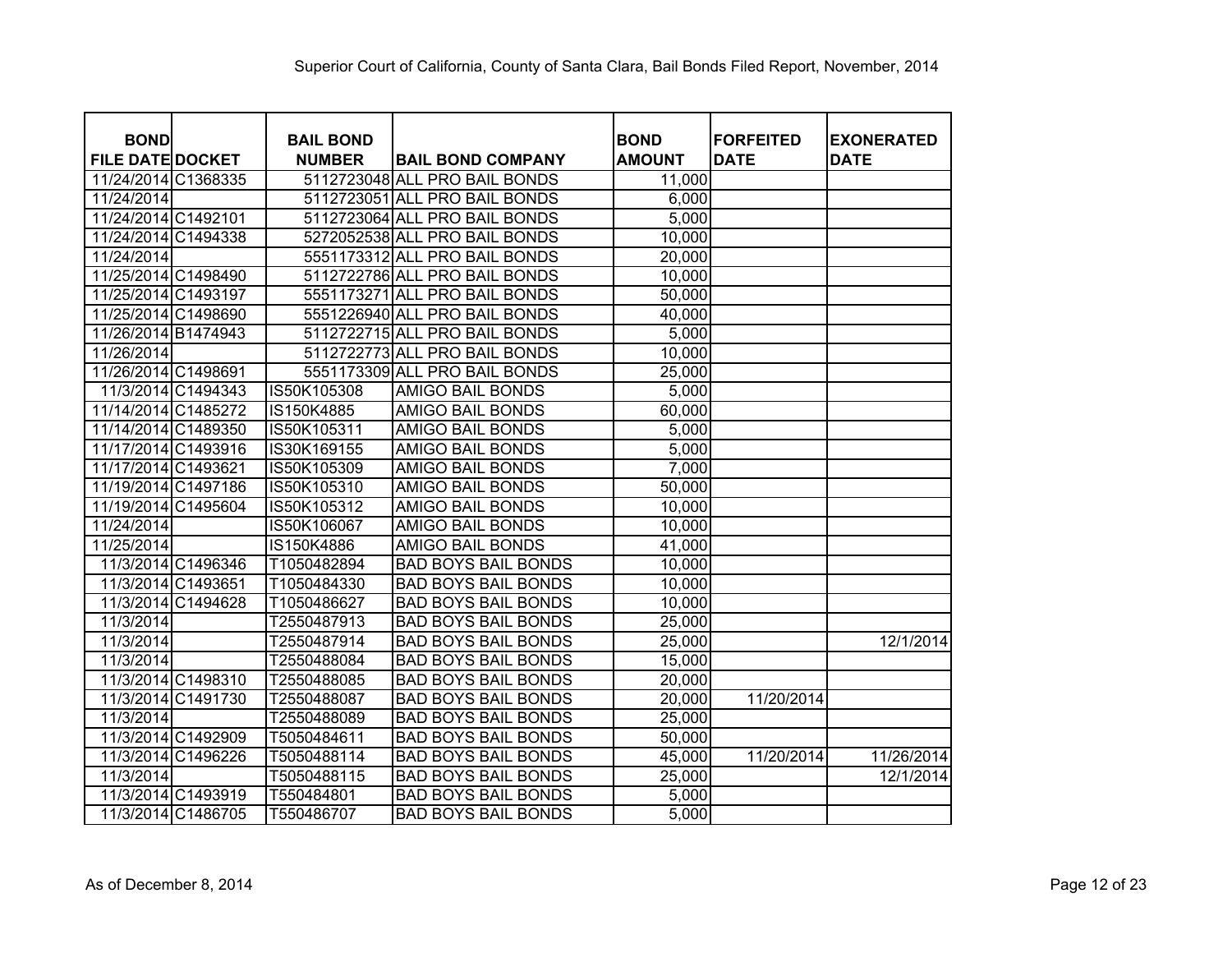| <b>BOND</b>             |                    | <b>BAIL BOND</b>   |                            | <b>BOND</b>   | <b>FORFEITED</b> | <b>EXONERATED</b> |
|-------------------------|--------------------|--------------------|----------------------------|---------------|------------------|-------------------|
| <b>FILE DATE DOCKET</b> |                    | <b>NUMBER</b>      | <b>BAIL BOND COMPANY</b>   | <b>AMOUNT</b> | <b>DATE</b>      | <b>DATE</b>       |
|                         | 11/4/2014 B1473907 | T25050487944       | <b>BAD BOYS BAIL BONDS</b> | 110,000       |                  |                   |
| 11/4/2014               |                    | T2550488088        | <b>BAD BOYS BAIL BONDS</b> | 15,000        |                  |                   |
|                         | 11/4/2014 C1498696 | T5050488192        | <b>BAD BOYS BAIL BONDS</b> | 46,000        |                  |                   |
| 11/4/2014               |                    | T550487885         | <b>BAD BOYS BAIL BONDS</b> | 5,000         |                  |                   |
|                         | 11/5/2014 C1488853 | T1050482216        | <b>BAD BOYS BAIL BONDS</b> | 10,000        |                  |                   |
|                         | 11/5/2014 B1475759 | T2550488083        | <b>BAD BOYS BAIL BONDS</b> | 25,000        |                  |                   |
|                         | 11/5/2014 C1497274 | T2550488183        | <b>BAD BOYS BAIL BONDS</b> | 25,000        | 11/17/2014       |                   |
| 11/5/2014               |                    | 214054 T5050486746 | <b>BAD BOYS BAIL BONDS</b> | 50,000        |                  |                   |
|                         | 11/6/2014 C1498055 | T1050482895        | <b>BAD BOYS BAIL BONDS</b> | 10,000        |                  |                   |
|                         | 11/6/2014 C1492559 | T5050488113        | <b>BAD BOYS BAIL BONDS</b> | 15,000        |                  |                   |
|                         | 11/7/2014 C1474728 | T10050487940       | <b>BAD BOYS BAIL BONDS</b> | 100,000       |                  |                   |
|                         | 11/7/2014 C1492418 | T1050477801        | <b>BAD BOYS BAIL BONDS</b> | 5,000         |                  |                   |
|                         | 11/7/2014 C1476071 | T1050486626        | <b>BAD BOYS BAIL BONDS</b> | 10,000        |                  |                   |
|                         | 11/7/2014 C1494618 | T2550488086        | <b>BAD BOYS BAIL BONDS</b> | 25,000        |                  |                   |
|                         | 11/7/2014 C1495291 | T5050488111        | <b>BAD BOYS BAIL BONDS</b> | 50,000        |                  |                   |
|                         | 11/7/2014 C1494116 | T550487884         | <b>BAD BOYS BAIL BONDS</b> | 5,000         |                  |                   |
| 11/10/2014 C1491034     |                    | T10050487941       | <b>BAD BOYS BAIL BONDS</b> | 60,000        |                  |                   |
| 11/10/2014 C1498007     |                    | T10050488200       | <b>BAD BOYS BAIL BONDS</b> | 100,000       |                  |                   |
| 11/10/2014 B1474591     |                    | T1050482215        | <b>BAD BOYS BAIL BONDS</b> | 10,000        |                  |                   |
| 11/10/2014 C1495288     |                    | T1050484539        | <b>BAD BOYS BAIL BONDS</b> | 10,000        |                  |                   |
| 11/10/2014              |                    | T1050488174        | <b>BAD BOYS BAIL BONDS</b> | 10,000        |                  |                   |
| 11/10/2014              |                    | T2550488092        | <b>BAD BOYS BAIL BONDS</b> | 16,000        |                  |                   |
| 11/10/2014              |                    | T2550488093        | <b>BAD BOYS BAIL BONDS</b> | 15,000        |                  |                   |
| 11/10/2014              |                    | T2550488406        | <b>BAD BOYS BAIL BONDS</b> | 21,000        |                  |                   |
| 11/10/2014              |                    | T2550488585        | <b>BAD BOYS BAIL BONDS</b> | 20,000        |                  |                   |
| 11/10/2014 C1495211     |                    | T550487887         | <b>BAD BOYS BAIL BONDS</b> | 5,000         |                  |                   |
| 11/10/2014 C1493481     |                    | T550488375         | <b>BAD BOYS BAIL BONDS</b> | 5,000         |                  |                   |
| 11/12/2014 B1475650     |                    | T10050488201       | <b>BAD BOYS BAIL BONDS</b> | 100,000       |                  |                   |
| 11/12/2014 C1496971     |                    | T1050484535        | <b>BAD BOYS BAIL BONDS</b> | 10,000        | 11/25/2014       |                   |
| 11/12/2014 C1493207     |                    | T2550486663        | <b>BAD BOYS BAIL BONDS</b> | 11,000        | 11/25/2014       |                   |
| 11/12/2014              |                    | T5050488419        | <b>BAD BOYS BAIL BONDS</b> | 30,000        |                  |                   |
| 11/14/2014 C1493594     |                    | T1050484830        | <b>BAD BOYS BAIL BONDS</b> | 10,000        |                  |                   |
| 11/14/2014              |                    | T2550488182        | <b>BAD BOYS BAIL BONDS</b> | 15,000        |                  |                   |
| 11/14/2014 C1487983     |                    | T5050484591        | <b>BAD BOYS BAIL BONDS</b> | 50,000        |                  |                   |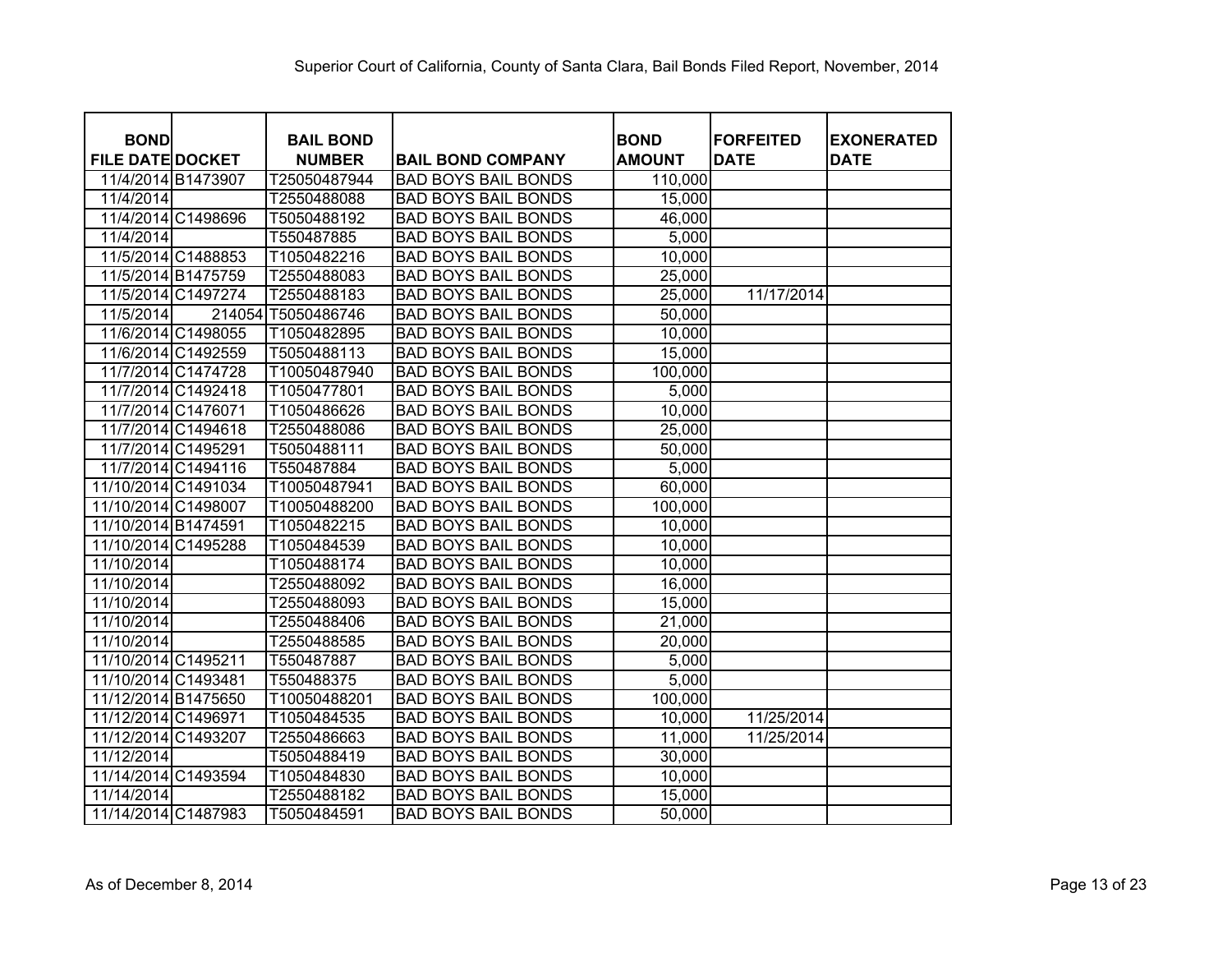| <b>BOND</b>             | <b>BAIL BOND</b> |                            | <b>BOND</b>   | <b>FORFEITED</b> | <b>EXONERATED</b> |
|-------------------------|------------------|----------------------------|---------------|------------------|-------------------|
| <b>FILE DATE DOCKET</b> | <b>NUMBER</b>    | <b>BAIL BOND COMPANY</b>   | <b>AMOUNT</b> | <b>DATE</b>      | <b>DATE</b>       |
| 11/14/2014              | T5050488425      | <b>BAD BOYS BAIL BONDS</b> | 50,000        |                  |                   |
| 11/14/2014 C1493373     | T550488168       | <b>BAD BOYS BAIL BONDS</b> | 3,000         |                  |                   |
| 11/17/2014 C1497547     | T1050484829      | <b>BAD BOYS BAIL BONDS</b> | 6,000         |                  |                   |
| 11/17/2014 C1485273     | T1050488568      | <b>BAD BOYS BAIL BONDS</b> | 10,000        |                  |                   |
| 11/17/2014              | T2550488400      | <b>BAD BOYS BAIL BONDS</b> | 20,000        |                  |                   |
| 11/17/2014 C1353628     | T2550488584      | <b>BAD BOYS BAIL BONDS</b> | 25,000        |                  |                   |
| 11/17/2014 C1356616     | T2550490169      | <b>BAD BOYS BAIL BONDS</b> | 25,000        |                  |                   |
| 11/17/2014              | T5050488644      | <b>BAD BOYS BAIL BONDS</b> | 35,000        |                  |                   |
| 11/17/2014 C1498408     | T5050490311      | <b>BAD BOYS BAIL BONDS</b> | 40,000        |                  |                   |
| 11/17/2014 C1479732     | T550484800       | <b>BAD BOYS BAIL BONDS</b> | 5,000         |                  |                   |
| 11/17/2014 C1494498     | T550487886       | <b>BAD BOYS BAIL BONDS</b> | 5,000         |                  |                   |
| 11/17/2014 C1366501     | T550490128       | <b>BAD BOYS BAIL BONDS</b> | 5,000         |                  |                   |
| 11/19/2014 F1453198     | T1050488557      | <b>BAD BOYS BAIL BONDS</b> | 6,000         |                  |                   |
| 11/19/2014              | T1050488559      | <b>BAD BOYS BAIL BONDS</b> | 10,000        |                  |                   |
| 11/19/2014 C1498292     | T2550488399      | <b>BAD BOYS BAIL BONDS</b> | 25,000        |                  |                   |
| 11/19/2014              | T2550490296      | <b>BAD BOYS BAIL BONDS</b> | 15,000        |                  |                   |
| 11/20/2014 C1494732     | T1050484818      | <b>BAD BOYS BAIL BONDS</b> | 10,000        |                  |                   |
| 11/20/2014 C1497972     | T1050487893      | <b>BAD BOYS BAIL BONDS</b> | 10,000        |                  |                   |
| 11/20/2014 C1495467     | T1050490277      | <b>BAD BOYS BAIL BONDS</b> | 10,000        |                  |                   |
| 11/20/2014 C1488836     | T2550490297      | <b>BAD BOYS BAIL BONDS</b> | 25,000        |                  |                   |
| 11/20/2014              | T5050490198      | <b>BAD BOYS BAIL BONDS</b> | 35,000        |                  |                   |
| 11/21/2014 B1475931     | T1050484819      | <b>BAD BOYS BAIL BONDS</b> | 10,000        |                  |                   |
| 11/21/2014              | T2550487916      | <b>BAD BOYS BAIL BONDS</b> | 16,500        |                  |                   |
| 11/21/2014              | T7550486751      | <b>BAD BOYS BAIL BONDS</b> | 75,000        |                  |                   |
| 11/21/2014              | T7550487933      | <b>BAD BOYS BAIL BONDS</b> | 75,000        |                  |                   |
| 11/24/2014              | T1050490588      | <b>BAD BOYS BAIL BONDS</b> | 6,000         |                  |                   |
| 11/24/2014 B1475841     | T20050490542     | <b>BAD BOYS BAIL BONDS</b> | 200,000       |                  |                   |
| 11/24/2014              | T5050488632      | <b>BAD BOYS BAIL BONDS</b> | 35,000        |                  |                   |
| 11/24/2014              | T5050488633      | <b>BAD BOYS BAIL BONDS</b> | 35,000        |                  |                   |
| 11/24/2014              | T5050490197      | <b>BAD BOYS BAIL BONDS</b> | 36,000        |                  |                   |
| 11/24/2014 C1496057     | T5050490538      | <b>BAD BOYS BAIL BONDS</b> | 25,000        |                  |                   |
| 11/24/2014 C1371610     | T550484806       | <b>BAD BOYS BAIL BONDS</b> | 500           |                  |                   |
| 11/25/2014 C1496146     | T2550490294      | <b>BAD BOYS BAIL BONDS</b> | 15,000        |                  |                   |
| 11/25/2014              | T2550490295      | <b>BAD BOYS BAIL BONDS</b> | 15,000        |                  |                   |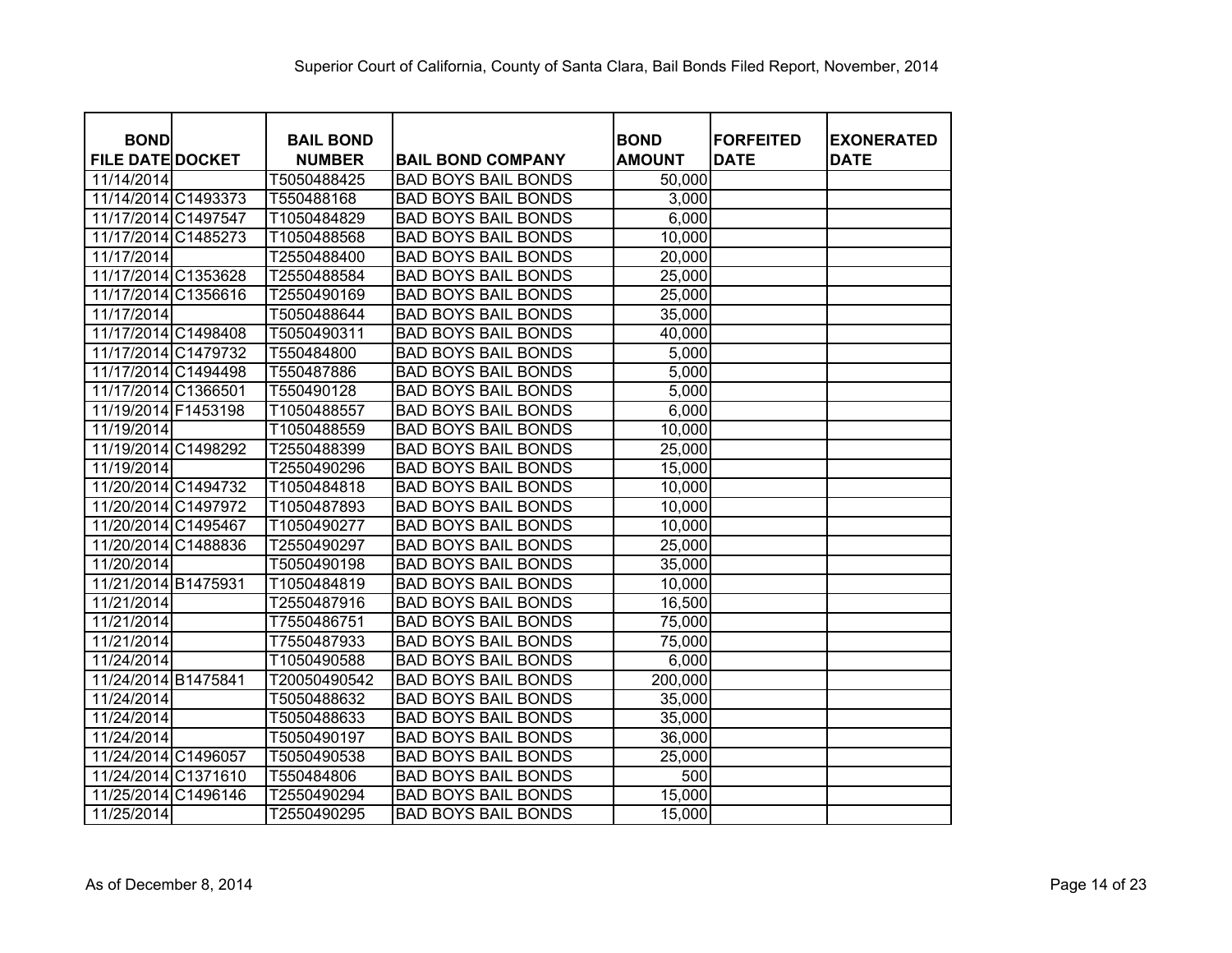| <b>BOND</b>             |                    | <b>BAIL BOND</b> |                                | <b>BOND</b>   | <b>FORFEITED</b> | <b>EXONERATED</b> |
|-------------------------|--------------------|------------------|--------------------------------|---------------|------------------|-------------------|
| <b>FILE DATE DOCKET</b> |                    | <b>NUMBER</b>    | <b>BAIL BOND COMPANY</b>       | <b>AMOUNT</b> | <b>DATE</b>      | <b>DATE</b>       |
| 11/26/2014 C1497063     |                    | T10050490211     | <b>BAD BOYS BAIL BONDS</b>     | 70,000        |                  |                   |
| 11/26/2014 C1494716     |                    | T1050488385      | <b>BAD BOYS BAIL BONDS</b>     | 5,000         |                  |                   |
|                         | 11/3/2014 C1482566 | FCS1001402348    | <b>BAIL HOTLINE BAIL BONDS</b> | 85,000        |                  | 11/20/2014        |
|                         | 11/3/2014 C1490240 | FCS101403513     | <b>BAIL HOTLINE BAIL BONDS</b> | 10,000        |                  |                   |
|                         | 11/3/2014 C1494058 | FCS101403514     | <b>BAIL HOTLINE BAIL BONDS</b> | 10,000        |                  |                   |
| 11/3/2014               |                    | FCS101403515     | <b>BAIL HOTLINE BAIL BONDS</b> | 6,000         |                  |                   |
| 11/3/2014               |                    | FCS251399209     | <b>BAIL HOTLINE BAIL BONDS</b> | 10,000        |                  |                   |
| 11/3/2014               |                    | FCS251399210     | <b>BAIL HOTLINE BAIL BONDS</b> | 16,000        |                  |                   |
|                         | 11/3/2014 C1493543 | FCS501390302     | <b>BAIL HOTLINE BAIL BONDS</b> | 50,000        |                  |                   |
|                         | 11/3/2014 C1492221 | FCS501390303     | <b>BAIL HOTLINE BAIL BONDS</b> | 30,000        |                  |                   |
|                         | 11/3/2014 C1498054 | FCS501405003     | <b>BAIL HOTLINE BAIL BONDS</b> | 31,000        |                  |                   |
|                         | 11/3/2014 C1493016 | FCS501405005     | <b>BAIL HOTLINE BAIL BONDS</b> | 50,000        |                  |                   |
|                         | 11/4/2014 F1452237 | FCS101401918     | <b>BAIL HOTLINE BAIL BONDS</b> | 7,500         |                  |                   |
|                         | 11/4/2014 F1453265 | FCS101401921     | <b>BAIL HOTLINE BAIL BONDS</b> | 10,000        | 11/18/2014       |                   |
|                         | 11/4/2014 F1453259 | FCS101403516     | <b>BAIL HOTLINE BAIL BONDS</b> | 5,000         | 11/18/2014       |                   |
|                         | 11/4/2014 C1497381 | FCS251402111     | <b>BAIL HOTLINE BAIL BONDS</b> | 11,000        |                  |                   |
|                         | 11/4/2014 F1453282 | FCS501405006     | <b>BAIL HOTLINE BAIL BONDS</b> | 35,000        |                  |                   |
|                         | 11/5/2014 B1475633 | FCS101401920     | <b>BAIL HOTLINE BAIL BONDS</b> | 10,000        | 11/13/2014       |                   |
| 11/5/2014               |                    | FCS251402109     | <b>BAIL HOTLINE BAIL BONDS</b> | 16,000        |                  |                   |
| 11/5/2014               |                    | FCS501390301     | <b>BAIL HOTLINE BAIL BONDS</b> | 30,000        |                  | 12/1/2014         |
|                         | 11/6/2014 C1494619 | FCS101406365     | <b>BAIL HOTLINE BAIL BONDS</b> | 5,000         |                  |                   |
| 11/6/2014               |                    | FCS251402112     | <b>BAIL HOTLINE BAIL BONDS</b> | 15,000        |                  |                   |
|                         | 11/7/2014 F1452431 | FCS101389708     | <b>BAIL HOTLINE BAIL BONDS</b> | 10,000        |                  |                   |
|                         | 11/7/2014 C1478946 | FCS101407210     | <b>BAIL HOTLINE BAIL BONDS</b> | 10,000        |                  |                   |
|                         | 11/7/2014 C1482044 | FCS101407212     | <b>BAIL HOTLINE BAIL BONDS</b> | 10,000        |                  |                   |
| 11/7/2014               |                    | FCS101407213     | <b>BAIL HOTLINE BAIL BONDS</b> | 250           |                  |                   |
|                         | 11/7/2014 C1496723 | FCS101407214     | <b>BAIL HOTLINE BAIL BONDS</b> | 5,000         |                  |                   |
| 11/7/2014 C1365591      |                    | FCS251407591     | <b>BAIL HOTLINE BAIL BONDS</b> | 20,000        |                  |                   |
| 11/10/2014 C1497514     |                    | FCS1001405176    | <b>BAIL HOTLINE BAIL BONDS</b> | 60,000        | 11/20/2014       |                   |
| 11/10/2014 C1494353     |                    | FCS101407211     | <b>BAIL HOTLINE BAIL BONDS</b> | 5,000         |                  |                   |
| 11/10/2014 C1492054     |                    | FCS101407215     | <b>BAIL HOTLINE BAIL BONDS</b> | 5,000         |                  |                   |
| 11/10/2014              |                    | FCS101407216     | <b>BAIL HOTLINE BAIL BONDS</b> | 6,000         |                  |                   |
| 11/10/2014              |                    | FCS101407217     | <b>BAIL HOTLINE BAIL BONDS</b> | 5,000         |                  |                   |
| 11/10/2014              |                    | FCS101407219     | <b>BAIL HOTLINE BAIL BONDS</b> | 10,000        |                  |                   |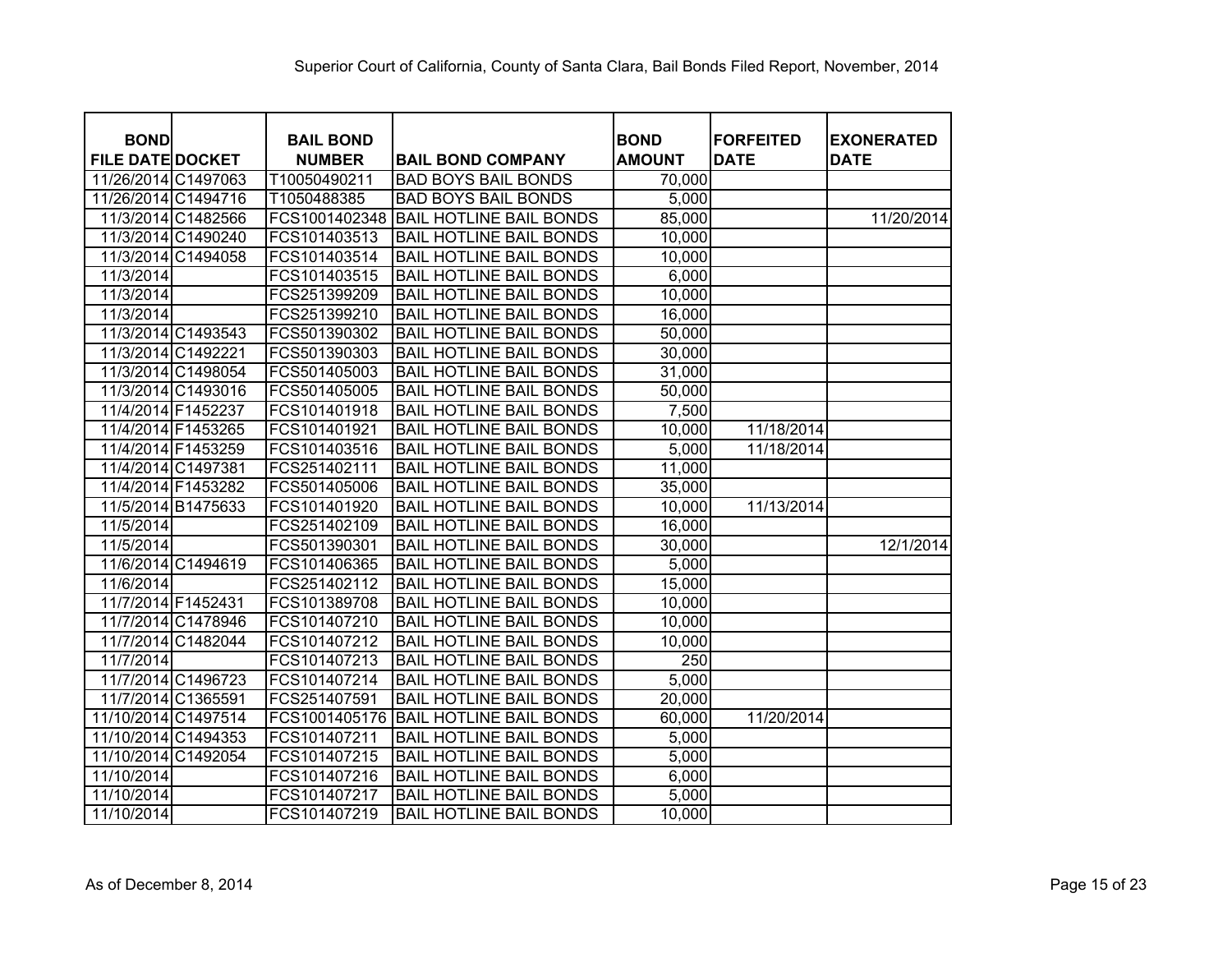| <b>BOND</b>             | <b>BAIL BOND</b> |                                | <b>BOND</b>   | <b>FORFEITED</b> | <b>EXONERATED</b> |
|-------------------------|------------------|--------------------------------|---------------|------------------|-------------------|
| <b>FILE DATE DOCKET</b> | <b>NUMBER</b>    | <b>BAIL BOND COMPANY</b>       | <b>AMOUNT</b> | <b>DATE</b>      | <b>DATE</b>       |
| 11/10/2014 B1475596     | FCS2501338244    | <b>BAIL HOTLINE BAIL BONDS</b> | 150,000       |                  |                   |
| 11/10/2014 C1498786     | FCS251404913     | <b>BAIL HOTLINE BAIL BONDS</b> | 25,000        |                  |                   |
| 11/10/2014 F1451053     | FCS251407590     | <b>BAIL HOTLINE BAIL BONDS</b> | 15,000        |                  |                   |
| 11/10/2014 C1494613     | FCS251407594     | <b>BAIL HOTLINE BAIL BONDS</b> | 11,000        |                  |                   |
| 11/10/2014 C1494207     | FCS251407595     | <b>BAIL HOTLINE BAIL BONDS</b> | 25,000        |                  |                   |
| 11/10/2014              | FCS251407596     | <b>BAIL HOTLINE BAIL BONDS</b> | 16,000        |                  |                   |
| 11/10/2014              | FCS251407597     | <b>BAIL HOTLINE BAIL BONDS</b> | 25,000        |                  |                   |
| 11/10/2014              | FCS251407598     | <b>BAIL HOTLINE BAIL BONDS</b> | 11,000        |                  |                   |
| 11/10/2014 C1494003     | FCS251407599     | <b>BAIL HOTLINE BAIL BONDS</b> | 20,000        |                  |                   |
| 11/10/2014 C1493565     | FCS501407675     | <b>BAIL HOTLINE BAIL BONDS</b> | 40,000        |                  |                   |
| 11/10/2014 C1498006     | FCS501407676     | <b>BAIL HOTLINE BAIL BONDS</b> | 50,000        |                  |                   |
| 11/12/2014 F1348776     | FCS101406348     | <b>BAIL HOTLINE BAIL BONDS</b> | 3,500         |                  |                   |
| 11/12/2014 C1493032     | FCS101407218     | <b>BAIL HOTLINE BAIL BONDS</b> | 10,000        |                  | 11/13/2014        |
| 11/12/2014 F1346540     | FCS251407593     | <b>BAIL HOTLINE BAIL BONDS</b> | 15,000        |                  |                   |
| 11/12/2014              | FCS501407679     | <b>BAIL HOTLINE BAIL BONDS</b> | 50,000        |                  |                   |
| 11/13/2014 C1492404     | FCS101389511     | <b>BAIL HOTLINE BAIL BONDS</b> | 10,000        |                  |                   |
| 11/13/2014 B1155589     | FCS251398465     | <b>BAIL HOTLINE BAIL BONDS</b> | 25,000        |                  |                   |
| 11/13/2014              | FCS501407678     | <b>BAIL HOTLINE BAIL BONDS</b> | 35,000        |                  | 11/24/2014        |
| 11/14/2014 B1474745     | FCS1001405180    | <b>BAIL HOTLINE BAIL BONDS</b> | 66,000        |                  |                   |
| 11/14/2014 B1474591     | FCS101389510     | <b>BAIL HOTLINE BAIL BONDS</b> | 10,000        |                  |                   |
| 11/14/2014              | FCS101407220     | <b>BAIL HOTLINE BAIL BONDS</b> | 10,000        |                  |                   |
| 11/14/2014 B1474286     | FCS2501351131    | <b>BAIL HOTLINE BAIL BONDS</b> | 200,000       |                  |                   |
| 11/14/2014 C1491034     | FCS2501355464    | <b>BAIL HOTLINE BAIL BONDS</b> | 188,000       |                  |                   |
| 11/14/2014 C1492986     | FCS251402113     | <b>BAIL HOTLINE BAIL BONDS</b> | 13,000        |                  |                   |
| 11/14/2014 F1453318     | FCS501383577     | <b>BAIL HOTLINE BAIL BONDS</b> | 50,000        |                  |                   |
| 11/17/2014 C1496946     | FCS1001410384    | <b>BAIL HOTLINE BAIL BONDS</b> | 85,000        |                  |                   |
| 11/17/2014 C1496149     | FCS101389707     | <b>BAIL HOTLINE BAIL BONDS</b> | 10,000        |                  |                   |
| 11/17/2014 C1479010     | FCS101407222     | <b>BAIL HOTLINE BAIL BONDS</b> | 3,000         |                  |                   |
| 11/17/2014              | FCS251404910     | <b>BAIL HOTLINE BAIL BONDS</b> | 25,000        |                  |                   |
| 11/17/2014              | FCS251410119     | <b>BAIL HOTLINE BAIL BONDS</b> | 15,000        |                  |                   |
| 11/17/2014              | FCS251410120     | <b>BAIL HOTLINE BAIL BONDS</b> | 15,000        |                  |                   |
| 11/18/2014 B1473504     | FCS251402114     | <b>BAIL HOTLINE BAIL BONDS</b> | 25,000        |                  |                   |
| 11/18/2014 B1475515     | FCS251402115     | <b>BAIL HOTLINE BAIL BONDS</b> | 10,000        |                  | 11/19/2014        |
| 11/19/2014              | FCS101407221     | <b>BAIL HOTLINE BAIL BONDS</b> | 5,000         |                  |                   |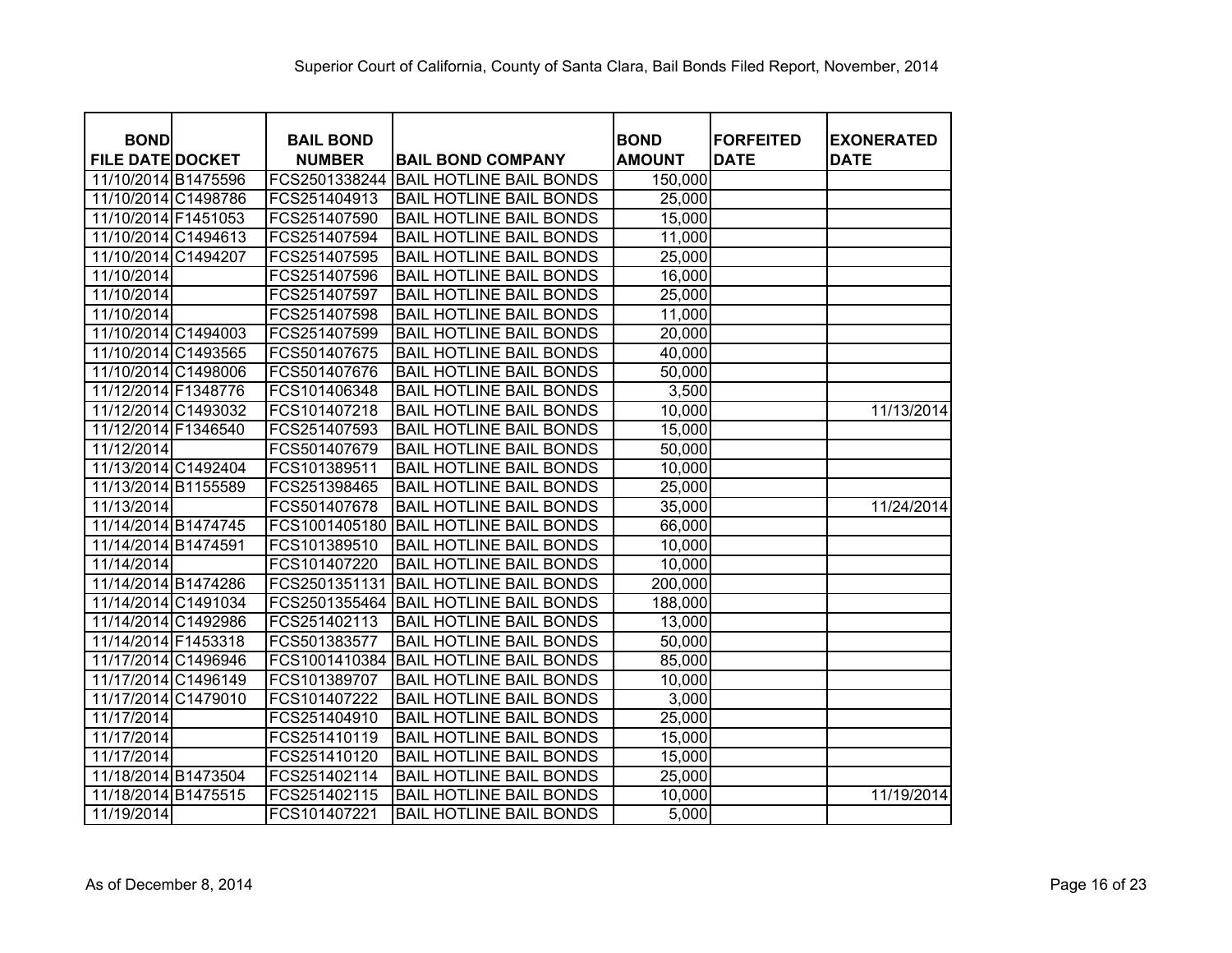| <b>BOND</b>             | <b>BAIL BOND</b> |                                | <b>BOND</b>   | <b>FORFEITED</b> | <b>EXONERATED</b> |
|-------------------------|------------------|--------------------------------|---------------|------------------|-------------------|
| <b>FILE DATE DOCKET</b> | <b>NUMBER</b>    | <b>BAIL BOND COMPANY</b>       | <b>AMOUNT</b> | <b>DATE</b>      | <b>DATE</b>       |
| 11/19/2014 C1474745     | FCS101407223     | <b>BAIL HOTLINE BAIL BONDS</b> | 6,000         |                  |                   |
| 11/19/2014 F1453417     | FCS101408226     | <b>BAIL HOTLINE BAIL BONDS</b> | 5,000         |                  |                   |
| 11/19/2014              | FCS251402116     | <b>BAIL HOTLINE BAIL BONDS</b> | 15,000        |                  |                   |
| 11/19/2014 C1496121     | FCS251404911     | <b>BAIL HOTLINE BAIL BONDS</b> | 20,000        |                  |                   |
| 11/19/2014 C1490504     | FCS251410111     | <b>BAIL HOTLINE BAIL BONDS</b> | 15,000        |                  |                   |
| 11/19/2014              | FCS251410112     | <b>BAIL HOTLINE BAIL BONDS</b> | 11,000        |                  |                   |
| 11/20/2014 C1496344     | FCS101408228     | <b>BAIL HOTLINE BAIL BONDS</b> | 10,000        |                  |                   |
| 11/20/2014 C1494383     | FCS101412796     | <b>BAIL HOTLINE BAIL BONDS</b> | 6,000         |                  |                   |
| 11/21/2014 B1473458     | FCS101401882     | <b>BAIL HOTLINE BAIL BONDS</b> | 10,000        |                  |                   |
| 11/21/2014 C1485993     | FCS101408229     | <b>BAIL HOTLINE BAIL BONDS</b> | 1,000         |                  |                   |
| 11/21/2014 C1490324     | FCS251410113     | <b>BAIL HOTLINE BAIL BONDS</b> | 20,000        |                  |                   |
| 11/21/2014 F1453411     | FCS251413109     | <b>BAIL HOTLINE BAIL BONDS</b> | 25,000        |                  |                   |
| 11/21/2014 C1493230     | FCS251413122     | <b>BAIL HOTLINE BAIL BONDS</b> | 5,000         |                  |                   |
| 11/21/2014 C1484469     | FCS251413123     | <b>BAIL HOTLINE BAIL BONDS</b> | 20,000        |                  |                   |
| 11/24/2014 C1498701     | FCS101408230     | <b>BAIL HOTLINE BAIL BONDS</b> | 10,000        |                  |                   |
| 11/24/2014              | FCS101408231     | <b>BAIL HOTLINE BAIL BONDS</b> | 1,000         |                  |                   |
| 11/24/2014 C1118992     | FCS101408232     | <b>BAIL HOTLINE BAIL BONDS</b> | 5,000         |                  |                   |
| 11/24/2014 C1478274     | FCS101408233     | <b>BAIL HOTLINE BAIL BONDS</b> | 5,000         |                  |                   |
| 11/24/2014 C1485027     | FCS101408234     | <b>BAIL HOTLINE BAIL BONDS</b> | 1,000         |                  |                   |
| 11/24/2014 C1493747     | FCS101412799     | <b>BAIL HOTLINE BAIL BONDS</b> | 1,000         |                  |                   |
| 11/24/2014 C1493638     | FCS101412802     | <b>BAIL HOTLINE BAIL BONDS</b> | 10,000        |                  |                   |
| 11/24/2014 C1495728     | FCS1501388199    | <b>BAIL HOTLINE BAIL BONDS</b> | 125,000       |                  |                   |
| 11/24/2014 C1070255     | FCS251410098     | <b>BAIL HOTLINE BAIL BONDS</b> | 15,000        |                  |                   |
| 11/24/2014 C1497848     | FCS5001367064    | <b>BAIL HOTLINE BAIL BONDS</b> | 180,000       |                  |                   |
| 11/24/2014 C1492067     | FCS501383579     | <b>BAIL HOTLINE BAIL BONDS</b> | 5,000         |                  |                   |
| 11/24/2014 C1491266     | FCS501383581     | <b>BAIL HOTLINE BAIL BONDS</b> | 30,000        |                  |                   |
| 11/24/2014 C1488782     | FCS501402175     | <b>BAIL HOTLINE BAIL BONDS</b> | 30,000        |                  |                   |
| 11/24/2014 C1497620     | FCS501410229     | <b>BAIL HOTLINE BAIL BONDS</b> | 46,000        |                  |                   |
| 11/24/2014 C1490648     | FCS501410231     | <b>BAIL HOTLINE BAIL BONDS</b> | 40,000        |                  |                   |
| 11/25/2014              | FCS101412798     | <b>BAIL HOTLINE BAIL BONDS</b> | 10,000        |                  |                   |
| 11/25/2014 F1139304     | FCS101412805     | <b>BAIL HOTLINE BAIL BONDS</b> | 10,000        |                  |                   |
| 11/25/2014 C1496619     | FCS2501358526    | <b>BAIL HOTLINE BAIL BONDS</b> | 140,000       |                  |                   |
| 11/25/2014 C1495063     | FCS251413120     | <b>BAIL HOTLINE BAIL BONDS</b> | 15,000        |                  |                   |
| 11/25/2014 C1498942     | FCS501383582     | <b>BAIL HOTLINE BAIL BONDS</b> | 27,000        |                  |                   |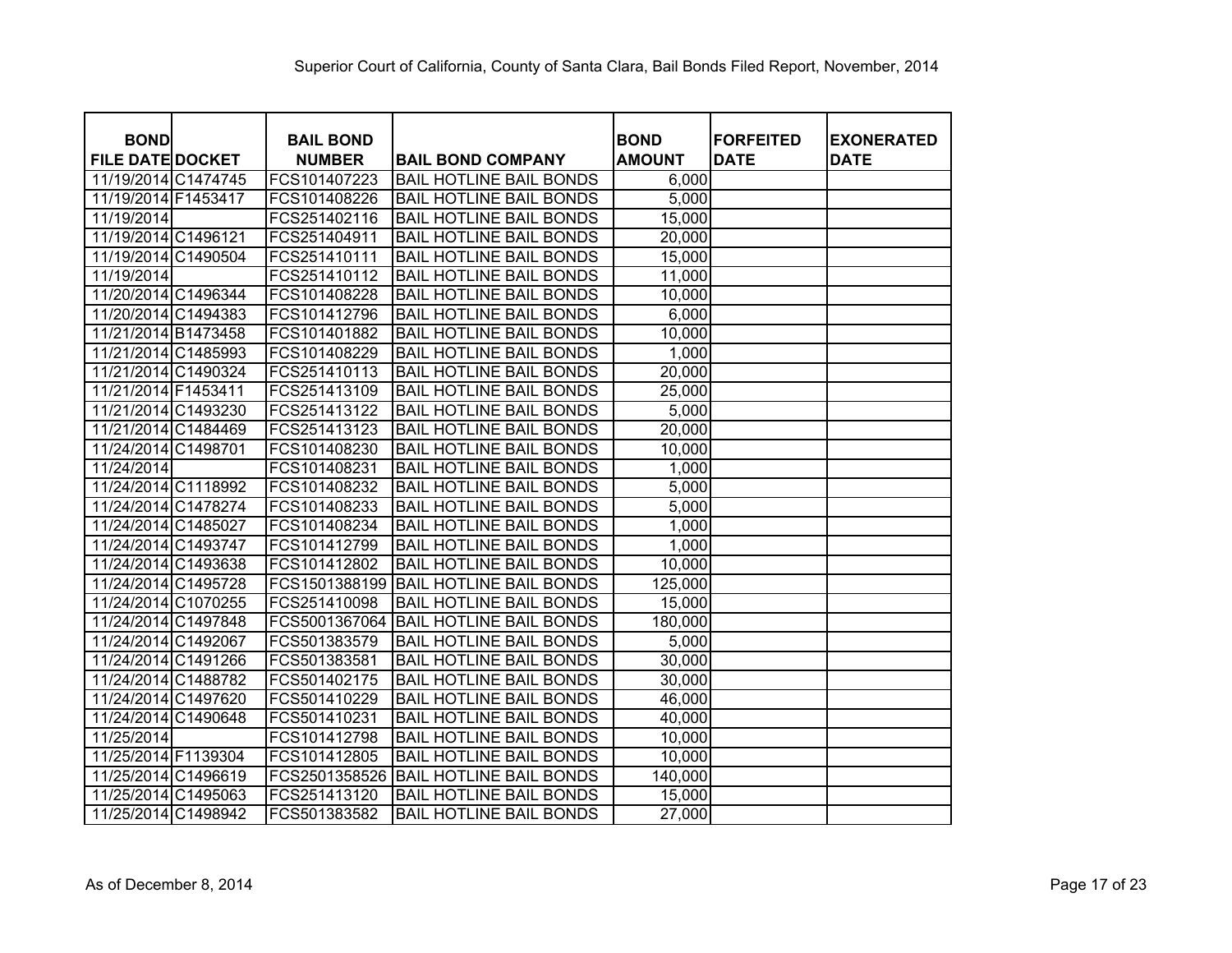| <b>BOND</b>             | <b>BAIL BOND</b> |                                  | <b>BOND</b>   | <b>FORFEITED</b> | <b>EXONERATED</b> |
|-------------------------|------------------|----------------------------------|---------------|------------------|-------------------|
| <b>FILE DATE DOCKET</b> | <b>NUMBER</b>    | <b>BAIL BOND COMPANY</b>         | <b>AMOUNT</b> | <b>DATE</b>      | <b>DATE</b>       |
| 11/25/2014 C1491266     | FCS501410227     | <b>BAIL HOTLINE BAIL BONDS</b>   | 30,000        |                  |                   |
| 11/26/2014 C1498954     | FCS501383583     | <b>BAIL HOTLINE BAIL BONDS</b>   | 25,000        |                  |                   |
| 11/26/2014 C1498557     | FCS501383584     | <b>BAIL HOTLINE BAIL BONDS</b>   | 25,000        |                  |                   |
| 11/26/2014 C1488678     | FCS501383585     | <b>BAIL HOTLINE BAIL BONDS</b>   | 30,000        |                  |                   |
| 11/3/2014 C1492895      |                  | 5271995113 BODYGUARD BAIL BONDS  | 10,000        |                  |                   |
| 11/3/2014 C1371822      |                  | 52719956069 BODYGUARD BAIL BONDS | 12,000        |                  |                   |
| 11/17/2014 C1352270     |                  | 5272021639 BODYGUARD BAIL BONDS  | 15,000        |                  |                   |
| 11/21/2014              |                  | 5272057195 BODYGUARD BAIL BONDS  | 15,000        |                  |                   |
| 11/25/2014              | 2014CC017231     | CHRISTOPHER JOHN SCOTT           | 15,000        |                  |                   |
| 11/12/2014 B1475849     | 2014CC021509     | <b>DISCREET BAIL BONDS</b>       | 10,000        |                  |                   |
| 11/12/2014              | 2014DD012130     | <b>DISCREET BAIL BONDS</b>       | 10,000        |                  |                   |
| 11/3/2014               | 2014BB025107     | ED MUMBERT BAIL BONDS            | 10,000        |                  |                   |
| 11/3/2014               | 2014CC018350     | ED MUMBERT BAIL BONDS            | 15,000        |                  |                   |
| 11/10/2014              | 2014DD012904     | ED MUMBERT BAIL BONDS            | 50,000        |                  |                   |
| 11/17/2014 C1498406     | 2014CC022097     | ED MUMBERT BAIL BONDS            | 25,000        |                  |                   |
| 11/17/2014 C1498404     | 2014EE005745     | ED MUMBERT BAIL BONDS            | 60,000        |                  |                   |
| 11/19/2014              | 2014BB033901     | ED MUMBERT BAIL BONDS            | 10,000        |                  |                   |
| 11/26/2014              | 2014AA092529     | ED MUMBERT BAIL BONDS            | 5,000         |                  |                   |
| 11/3/2014 F1452981      | 5551221677       | <b>EIGHT BALL BAIL BONDS</b>     | 50,000        |                  |                   |
| 11/4/2014 F1450111      |                  | 5272045011 EIGHT BALL BAIL BONDS | 15,000        |                  |                   |
| 11/19/2014 F1452266     |                  | 5551221680 EIGHT BALL BAIL BONDS | 12,000        |                  |                   |
| 11/25/2014              |                  | 5551167003 EIGHT BALL BAIL BONDS | 18,000        |                  |                   |
| 11/26/2014 F1451935     |                  | 5801997424 EIGHT BALL BAIL BONDS | 5,000         |                  |                   |
| 11/3/2014 C1494860      | T1050486690      | <b>GOLDEN STATE BAIL BONDS</b>   | 10,000        |                  |                   |
| 11/3/2014 C1498462      | T2550482472      | <b>GOLDEN STATE BAIL BONDS</b>   | 10,000        |                  |                   |
| 11/3/2014 C1475082      | T2550482852      | <b>GOLDEN STATE BAIL BONDS</b>   | 25,000        |                  |                   |
| 11/3/2014 C1494111      | T550480952       | <b>GOLDEN STATE BAIL BONDS</b>   | 3,000         |                  |                   |
| 11/3/2014 C1495491      | T550480953       | <b>GOLDEN STATE BAIL BONDS</b>   | 2,000         |                  |                   |
| 11/3/2014 C1492300      | T550480954       | <b>GOLDEN STATE BAIL BONDS</b>   | 2,000         |                  |                   |
| 11/3/2014 C1491703      | T550482848       | <b>GOLDEN STATE BAIL BONDS</b>   | 1,000         |                  |                   |
| 11/3/2014 C1490639      | T550482849       | <b>GOLDEN STATE BAIL BONDS</b>   | 2,000         |                  |                   |
| 11/7/2014 C1498661      | T1550480960      | <b>GOLDEN STATE BAIL BONDS</b>   | 11,000        |                  |                   |
| 11/7/2014               | T1550480961      | <b>GOLDEN STATE BAIL BONDS</b>   | 10,000        |                  |                   |
| 11/10/2014 CC807542     | T1550480962      | <b>GOLDEN STATE BAIL BONDS</b>   | 15,000        |                  |                   |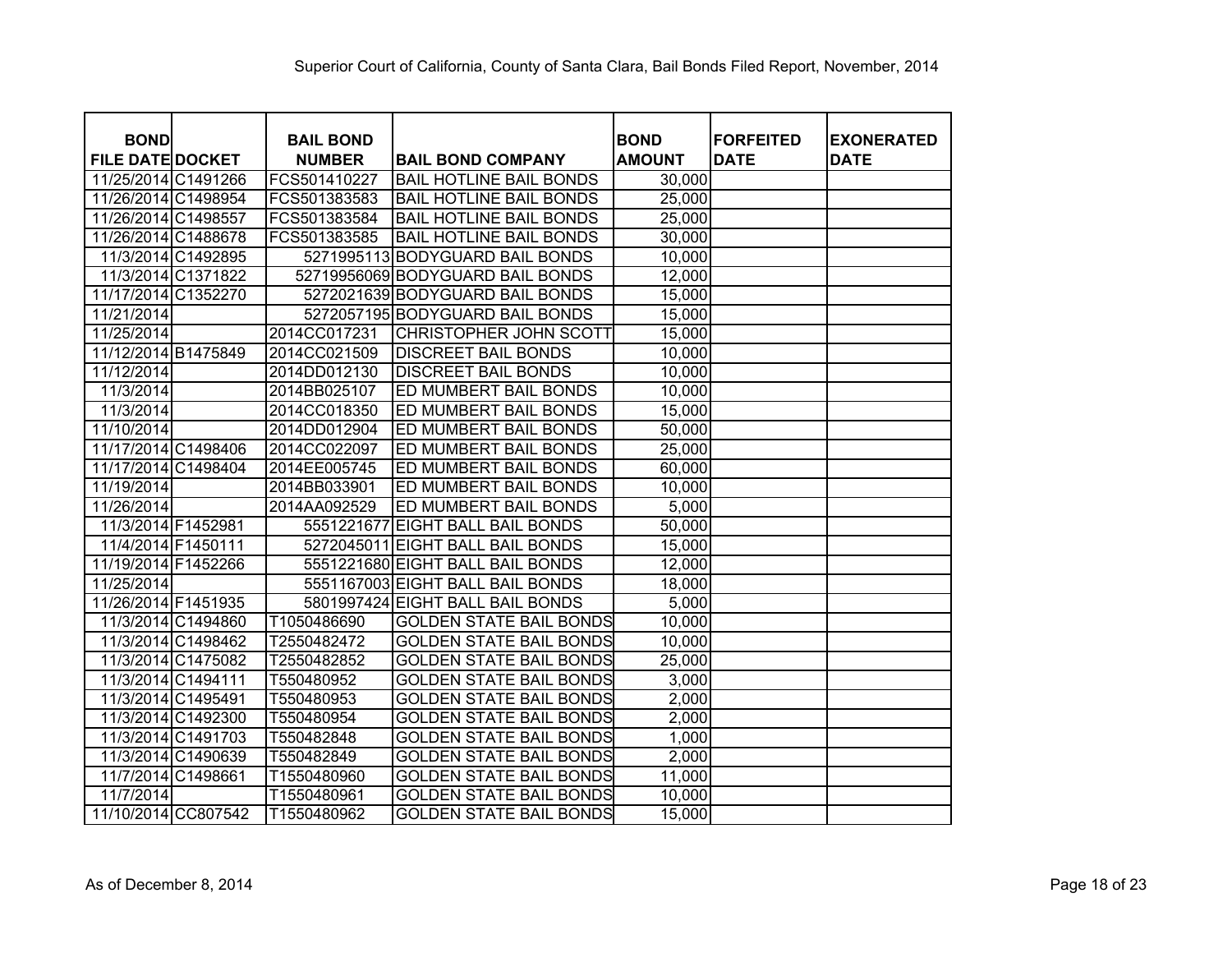| <b>BOND</b>             | <b>BAIL BOND</b> |                                | <b>BOND</b>   | <b>FORFEITED</b> | <b>EXONERATED</b> |
|-------------------------|------------------|--------------------------------|---------------|------------------|-------------------|
| <b>FILE DATE DOCKET</b> | <b>NUMBER</b>    | <b>BAIL BOND COMPANY</b>       | <b>AMOUNT</b> | <b>DATE</b>      | <b>DATE</b>       |
| 11/10/2014              | T1550480963      | <b>GOLDEN STATE BAIL BONDS</b> | 10,000        |                  |                   |
| 11/10/2014 C1474066     | T1550482850      | <b>GOLDEN STATE BAIL BONDS</b> | 10,000        |                  |                   |
| 11/10/2014              | T5050482853      | <b>GOLDEN STATE BAIL BONDS</b> | 50,000        |                  | 12/5/2014         |
| 11/17/2014 C1498540     | T10050480995     | <b>GOLDEN STATE BAIL BONDS</b> | 100,000       |                  |                   |
| 11/19/2014 C1496330     | T2550180970      | <b>GOLDEN STATE BAIL BONDS</b> | 10,000        |                  |                   |
| 11/19/2014 B1474979     | T2550480969      | <b>GOLDEN STATE BAIL BONDS</b> | 25,000        |                  |                   |
| 11/19/2014 C1494810     | T2550482470      | <b>GOLDEN STATE BAIL BONDS</b> | 10,000        |                  |                   |
| 11/21/2014 C1498499     | T2550480966      | <b>GOLDEN STATE BAIL BONDS</b> | 25,000        |                  |                   |
| 11/26/2014              | T2550484781      | <b>GOLDEN STATE BAIL BONDS</b> | 25,000        |                  |                   |
| 11/6/2014               | S1102222337      | <b>LATINO BAIL BONDS</b>       | 11,000        |                  |                   |
| 11/10/2014              | S1002202750      | <b>LATINO BAIL BONDS</b>       | 10,000        |                  | 11/18/2014        |
| 11/17/2014 C1225093     | S0502157545      | <b>LATINO BAIL BONDS</b>       | 5,000         |                  |                   |
| 11/19/2014 C1494610     | S2602226077      | <b>LATINO BAIL BONDS</b>       | 15,000        |                  |                   |
| 11/24/2014 C1494725     | S1102222338      | <b>LATINO BAIL BONDS</b>       | 10,000        |                  |                   |
| 11/26/2014 C1496700     | S1102222399      | <b>LATINO BAIL BONDS</b>       | 10,000        |                  |                   |
| 11/3/2014               |                  | 5272028229 LE BAIL BONDS       | 15,000        |                  |                   |
| 11/3/2014 C1497824      |                  | 5551203200 LE BAIL BONDS       | 50,000        |                  |                   |
| 11/3/2014               |                  | 5551203271 LE BAIL BONDS       | 51,000        |                  | 12/1/2014         |
| 11/5/2014 B1368051      |                  | 5272028232 LE BAIL BONDS       | 25,000        | 11/25/2014       |                   |
| 11/6/2014 C1497672      |                  | 5112678656 LE BAIL BONDS       | 10,000        |                  |                   |
| 11/7/2014 C1494829      |                  | 5112678669 LE BAIL BONDS       | 10,000        |                  |                   |
| 11/7/2014 C1497950      |                  | 5551210925 LE BAIL BONDS       | 55,000        |                  |                   |
| 11/10/2014 C1498943     |                  | 5105429568 LE BAIL BONDS       | 51,000        |                  |                   |
| 11/10/2014 C1484230     |                  | 5112678573 LE BAIL BONDS       | 3,000         |                  |                   |
| 11/10/2014              |                  | 5272014998 LE BAIL BONDS       | 15,000        |                  |                   |
| 11/10/2014              |                  | 5272015007 LE BAIL BONDS       | 15,000        |                  |                   |
| 11/10/2014              |                  | 5272056086 LE BAIL BONDS       | 25,000        |                  |                   |
| 11/10/2014              |                  | 5551228928 LE BAIL BONDS       | 25,000        |                  |                   |
| 11/10/2014 C1369604     |                  | 5551228931 LE BAIL BONDS       | 15,000        |                  |                   |
| 11/12/2014 C1495269     |                  | 5272056099 LE BAIL BONDS       | 15,000        |                  |                   |
| 11/14/2014 B1475617     |                  | 5105420536 LE BAIL BONDS       | 70,000        |                  |                   |
| 11/17/2014              |                  | 5112653024 LE BAIL BONDS       | 1,000         |                  |                   |
| 11/17/2014 C1494960     |                  | 5551155804 LE BAIL BONDS       | 30,000        |                  |                   |
| 11/17/2014              |                  | 5551228944 LE BAIL BONDS       | 35,000        |                  |                   |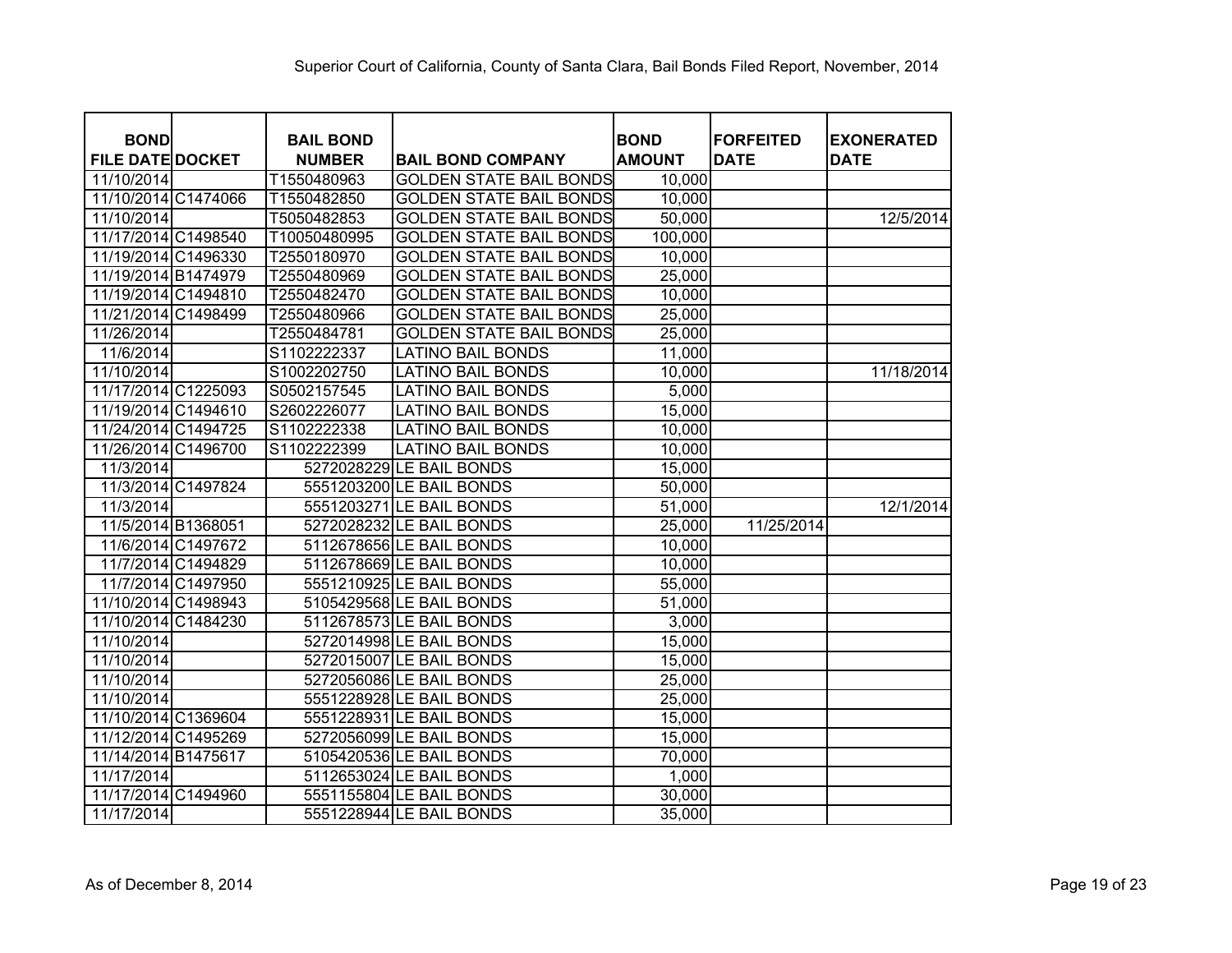| <b>BOND</b>             | <b>BAIL BOND</b> |                          | <b>BOND</b>   | <b>FORFEITED</b> | <b>EXONERATED</b> |
|-------------------------|------------------|--------------------------|---------------|------------------|-------------------|
| <b>FILE DATE DOCKET</b> | <b>NUMBER</b>    | <b>BAIL BOND COMPANY</b> | <b>AMOUNT</b> | <b>DATE</b>      | <b>DATE</b>       |
| 11/18/2014 C1497542     |                  | 5150008264 LE BAIL BONDS | 100,000       |                  |                   |
| 11/20/2014 C1491180     |                  | 5272056127 LE BAIL BONDS | 5,000         |                  |                   |
| 11/21/2014              |                  | 5272056114 LE BAIL BONDS | 15,000        |                  |                   |
| 11/24/2014 C1496321     |                  | 5112640336 LE BAIL BONDS | 10,000        |                  |                   |
| 11/24/2014 C1498783     |                  | 5112678672 LE BAIL BONDS | 11,000        |                  |                   |
| 11/24/2014 C1231026     |                  | 5112695279 LE BAIL BONDS | 5,000         |                  |                   |
| 11/24/2014              |                  | 5112695282 LE BAIL BONDS | 10,000        |                  |                   |
| 11/24/2014 C1355097     |                  | 5112728056 LE BAIL BONDS | 5,000         |                  |                   |
| 11/24/2014              |                  | 5272056101 LE BAIL BONDS | 15,000        |                  |                   |
| 11/24/2014              |                  | 5551203198 LE BAIL BONDS | 20,000        |                  |                   |
| 11/24/2014              |                  | 5551228986 LE BAIL BONDS | 30,000        |                  |                   |
| 11/24/2014              |                  | 5551228999 LE BAIL BONDS | 30,000        |                  |                   |
| 11/24/2014              | AS15414475       | LE BAIL BONDS            | 15,000        |                  |                   |
| 11/24/2014              | AS50173706       | LE BAIL BONDS            | 30,000        |                  |                   |
| 11/25/2014              |                  | 5112743477 LE BAIL BONDS | 10,000        |                  |                   |
| 11/25/2014 C1495677     |                  | 5272069972 LE BAIL BONDS | 10,000        |                  |                   |
| 11/26/2014 C1496814     |                  | 5105434601 LE BAIL BONDS | 85,000        |                  |                   |
| 11/26/2014 C1493085     |                  | 5112695295 LE BAIL BONDS | 10,000        |                  |                   |
| 11/26/2014 CC932233     |                  | 5272070017 LE BAIL BONDS | 20,000        |                  |                   |
| 11/3/2014 B1475489      | 2014CC021473     | <b>LUNA BAIL BONDS</b>   | 15,000        |                  |                   |
| 11/3/2014               | AS25232488       | <b>LUNA BAIL BONDS</b>   | 16,000        |                  | 12/1/2014         |
| 11/3/2014               | AS25232678       | <b>LUNA BAIL BONDS</b>   | 16,000        |                  |                   |
| 11/3/2014               | AS25232683       | <b>LUNA BAIL BONDS</b>   | 10,000        |                  |                   |
| 11/3/2014 C1497455      | AS50173977       | <b>LUNA BAIL BONDS</b>   | 50,000        |                  |                   |
| 11/4/2014 F1453264      | AS25232487       | <b>LUNA BAIL BONDS</b>   | 25,000        | 11/14/2014       |                   |
| 11/5/2014 C1497389      | AS25232686       | LUNA BAIL BONDS          | 25,000        |                  |                   |
| 11/5/2014 B1475350      | AS50173851       | <b>LUNA BAIL BONDS</b>   | 40,000        |                  |                   |
| 11/6/2014 C1497331      | AS100131306      | <b>LUNA BAIL BONDS</b>   | 100,000       |                  |                   |
| 11/6/2014               | AS25228965       | <b>LUNA BAIL BONDS</b>   | 25,000        |                  |                   |
| 11/6/2014               | AS25232687       | <b>LUNA BAIL BONDS</b>   | 10,000        |                  | 11/18/2014        |
| 11/6/2014               | AS50173853       | <b>LUNA BAIL BONDS</b>   | 50,000        |                  |                   |
| 11/7/2014 C1492894      | 2014AA095239     | <b>LUNA BAIL BONDS</b>   | 5,000         |                  |                   |
| 11/7/2014 C1492897      | AS25232489       | <b>LUNA BAIL BONDS</b>   | 10,000        |                  |                   |
| 11/10/2014 C1496527     | AS113686         | <b>LUNA BAIL BONDS</b>   | 101,000       |                  |                   |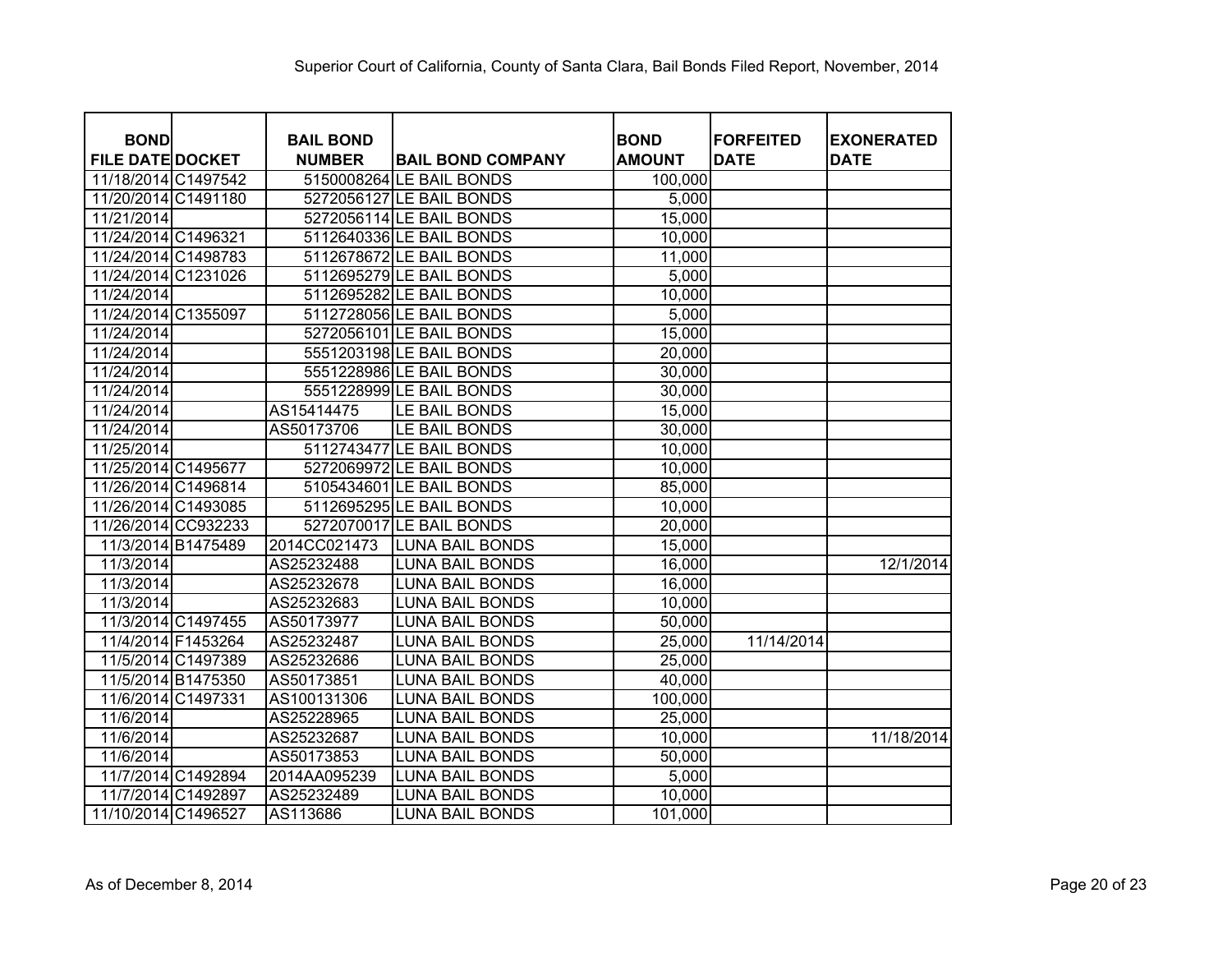| <b>BOND</b>             | <b>BAIL BOND</b> |                          | <b>BOND</b>   | <b>FORFEITED</b> | <b>EXONERATED</b> |
|-------------------------|------------------|--------------------------|---------------|------------------|-------------------|
| <b>FILE DATE DOCKET</b> | <b>NUMBER</b>    | <b>BAIL BOND COMPANY</b> | <b>AMOUNT</b> | <b>DATE</b>      | <b>DATE</b>       |
| 11/10/2014 C1494631     | AS25228969       | <b>LUNA BAIL BONDS</b>   | 10,000        |                  |                   |
| 11/10/2014 C1482558     | AS25232672       | <b>LUNA BAIL BONDS</b>   | 10,000        |                  |                   |
| 11/10/2014              | AS25232688       | <b>LUNA BAIL BONDS</b>   | 25,000        |                  |                   |
| 11/10/2014              | AS50171667       | <b>LUNA BAIL BONDS</b>   | 25,000        |                  |                   |
| 11/10/2014              | AS50171687       | <b>LUNA BAIL BONDS</b>   | 40,000        |                  |                   |
| 11/10/2014              | AS5982581        | <b>LUNA BAIL BONDS</b>   | 5,000         |                  |                   |
| 11/12/2014              | AS100131145      | <b>LUNA BAIL BONDS</b>   | 80,000        |                  |                   |
| 11/12/2014 B1475616     | AS25228934       | <b>LUNA BAIL BONDS</b>   | 10,000        |                  |                   |
| 11/12/2014 B1475756     | AS25232673       | <b>LUNA BAIL BONDS</b>   | 25,000        |                  |                   |
| 11/12/2014 B1475850     | AS25232682       | <b>LUNA BAIL BONDS</b>   | 25,000        |                  |                   |
| 11/12/2014 F1453093     | AS50171668       | <b>LUNA BAIL BONDS</b>   | 10,000        |                  |                   |
| 11/12/2014 B1475842     | AS50171695       | <b>LUNA BAIL BONDS</b>   | 50,000        |                  |                   |
| 11/12/2014              | AS50173973       | <b>LUNA BAIL BONDS</b>   | 50,000        |                  |                   |
| 11/13/2014 C1498024     | AS100131142      | <b>LUNA BAIL BONDS</b>   | 100,000       |                  |                   |
| 11/14/2014              | AS25232670       | <b>LUNA BAIL BONDS</b>   | 25,000        |                  |                   |
| 11/17/2014              | AS25228970       | <b>LUNA BAIL BONDS</b>   | 15,000        |                  |                   |
| 11/17/2014 C1493969     | AS25231373       | <b>LUNA BAIL BONDS</b>   | 10,000        |                  |                   |
| 11/17/2014 C1498472     | AS25231374       | <b>LUNA BAIL BONDS</b>   | 10,000        |                  |                   |
| 11/17/2014              | AS50173705       | <b>LUNA BAIL BONDS</b>   | 30,000        |                  |                   |
| 11/18/2014 B1475926     | AS50173704       | <b>LUNA BAIL BONDS</b>   | 30,000        |                  |                   |
| 11/19/2014 F1453571     | AS25231372       | <b>LUNA BAIL BONDS</b>   | 6,000         |                  |                   |
| 11/20/2014 C1494825     | AS5992061        | <b>LUNA BAIL BONDS</b>   | 5,000         |                  |                   |
| 11/21/2014 B1476048     | AS50173855       | <b>LUNA BAIL BONDS</b>   | 50,000        |                  |                   |
| 11/24/2014 C1495725     | AS100131302      | <b>LUNA BAIL BONDS</b>   | 60,000        |                  |                   |
| 11/24/2014 C1496147     | AS113191         | <b>LUNA BAIL BONDS</b>   | 200,000       |                  |                   |
| 11/24/2014 C1498405     | AS25231375       | <b>LUNA BAIL BONDS</b>   | 25,000        |                  |                   |
| 11/24/2014 C1498250     | AS25231378       | <b>LUNA BAIL BONDS</b>   | 20,000        |                  |                   |
| 11/24/2014 B1475866     | AS25232674       | <b>LUNA BAIL BONDS</b>   | 17,000        |                  |                   |
| 11/24/2014              | AS50171688       | <b>LUNA BAIL BONDS</b>   | 25,000        |                  |                   |
| 11/24/2014 C1498496     | AS50175761       | <b>LUNA BAIL BONDS</b>   | 50,000        |                  |                   |
| 11/25/2014 F1453474     | AS15414470       | <b>LUNA BAIL BONDS</b>   | 10,000        |                  |                   |
| 11/25/2014 C1488149     | AS5982610        | <b>LUNA BAIL BONDS</b>   | 5,000         |                  |                   |
| 11/26/2014 C1496319     | 2014DD011433     | <b>LUNA BAIL BONDS</b>   | 20,000        |                  |                   |
| 11/26/2014 F1243831     | 2014DD011439     | <b>LUNA BAIL BONDS</b>   | 35,000        |                  |                   |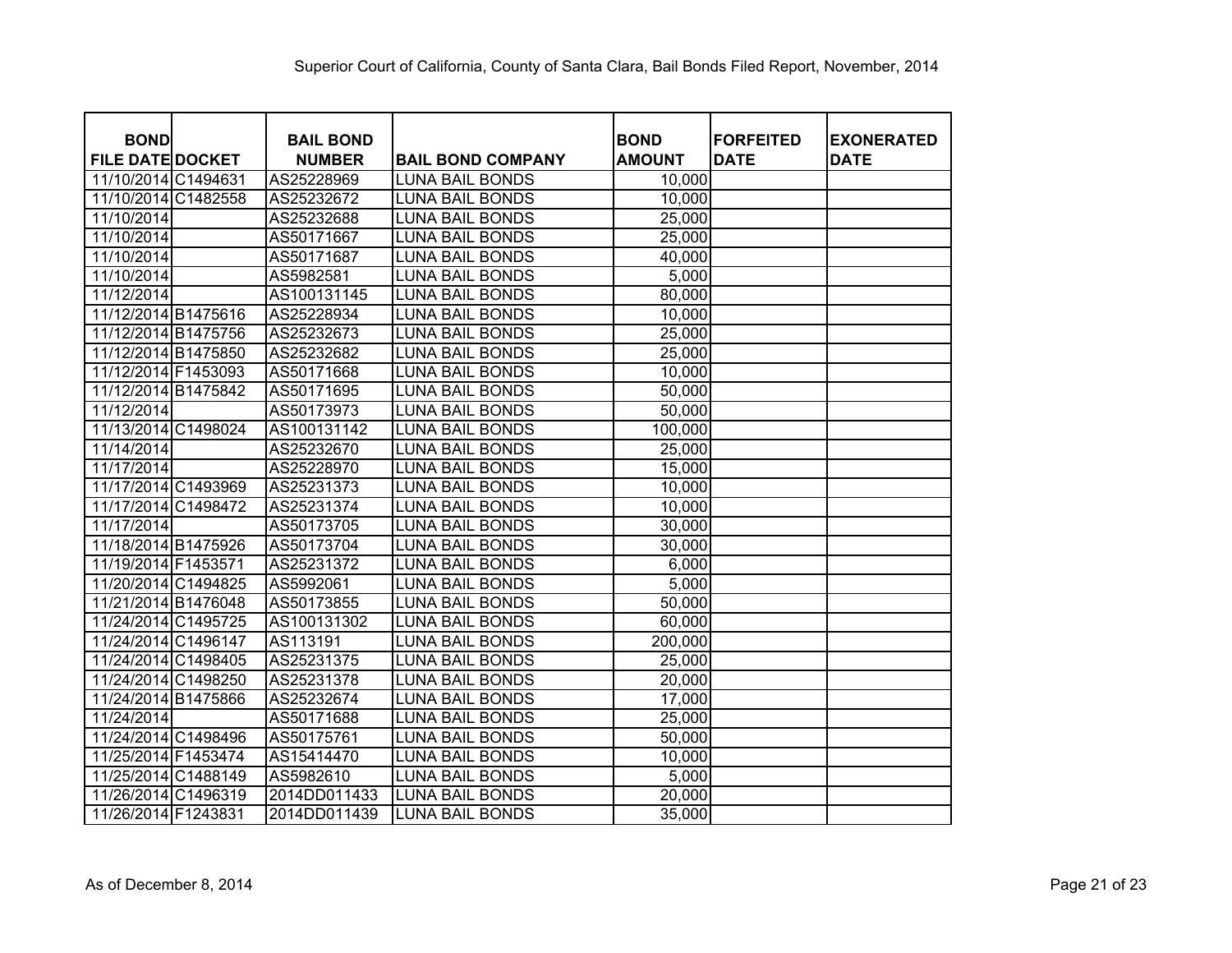| <b>BOND</b>             | <b>BAIL BOND</b> |                                  | <b>BOND</b>   | <b>FORFEITED</b> | <b>EXONERATED</b> |
|-------------------------|------------------|----------------------------------|---------------|------------------|-------------------|
| <b>FILE DATE DOCKET</b> | <b>NUMBER</b>    | <b>BAIL BOND COMPANY</b>         | <b>AMOUNT</b> | <b>DATE</b>      | <b>DATE</b>       |
| 11/26/2014              | AS25231376       | <b>LUNA BAIL BONDS</b>           | 25,000        |                  |                   |
| 11/26/2014              | AS51013011       | <b>LUNA BAIL BONDS</b>           | 5,000         |                  |                   |
| 11/12/2014 F1453039     | AC00766239       | LYNN SIMON BAIL BONDS            | 10,000        |                  |                   |
| 11/4/2014 C1481961      |                  | 51102276540 OUT NOW BAIL BONDS   | 10,000        |                  |                   |
| 11/7/2014 CC304776      | S5102282198      | <b>OUT NOW BAIL BONDS</b>        | 30,000        |                  |                   |
| 11/10/2014 CC963492     | S1102304361      | <b>OUT NOW BAIL BONDS</b>        | 10,000        |                  |                   |
| 11/13/2014 B1474916     | S1102305151      | <b>OUT NOW BAIL BONDS</b>        | 10,000        |                  |                   |
| 11/20/2014 CC451528     | S2602307958      | <b>OUT NOW BAIL BONDS</b>        | 25,000        |                  |                   |
| 11/4/2014 F1453158      | 2014DD013060     | PACIFIC COAST BAIL BONDS         | 25,000        |                  |                   |
| 11/4/2014 F1453276      | 2014EE005820     | PACIFIC COAST BAIL BONDS         | 15,000        |                  |                   |
| 11/5/2014 C1492903      | 2014EE005819     | PACIFIC COAST BAIL BONDS         | 6,000         |                  |                   |
| 11/7/2014 C1491181      | 2014AA111863     | PACIFIC COAST BAIL BONDS         | 5,000         |                  |                   |
| 11/7/2014 C1478073      | 2014BB022982     | PACIFIC COAST BAIL BONDS         | 10,000        |                  |                   |
| 11/7/2014 C1485650      | 2014BB033303     | PACIFIC COAST BAIL BONDS         | 7,000         |                  |                   |
| 11/7/2014 C1485187      | 2014FF001012     | PACIFIC COAST BAIL BONDS         | 7,000         |                  |                   |
| 11/10/2014 C1085460     | 2014BB033301     | PACIFIC COAST BAIL BONDS         | 10,000        |                  |                   |
| 11/10/2014 C1497331     | 2014EE005296     | PACIFIC COAST BAIL BONDS         | 60,000        |                  |                   |
| 11/13/2014 C1496405     | 2014DD013235     | PACIFIC COAST BAIL BONDS         | 50,000        |                  |                   |
| 11/13/2014 C1495270     | 2014EE005822     | PACIFIC COAST BAIL BONDS         | 10,000        |                  |                   |
| 11/13/2014 C1494612     | 2014EE005933     | PACIFIC COAST BAIL BONDS         | 70,000        |                  |                   |
| 11/17/2014              | 2014AA096787     | PACIFIC COAST BAIL BONDS         | 3,000         |                  |                   |
| 11/18/2014 B1475343     | 2014AA113933     | PACIFIC COAST BAIL BONDS         | 5,000         |                  |                   |
| 11/24/2014              | 2014BB033933     | PACIFIC COAST BAIL BONDS         | 10,000        |                  |                   |
| 11/24/2014              | 2014BB034185     | PACIFIC COAST BAIL BONDS         | 10,000        |                  |                   |
| 11/25/2014 C1495656     | 2014AA113931     | PACIFIC COAST BAIL BONDS         | 5,000         |                  |                   |
| 11/26/2014 C1495140     | 2014CC023344     | PACIFIC COAST BAIL BONDS         | 25,000        |                  |                   |
| 11/26/2014              | 2014CC023345     | PACIFIC COAST BAIL BONDS         | 25,000        |                  |                   |
| 11/4/2014 F1453265      | 2014CC021513     | <b>RAMIREZ BAIL BONDS</b>        | 10,000        |                  | 11/18/2014        |
| 11/24/2014              | 2014CC022071     | <b>RAMIREZ BAIL BONDS</b>        | 10,000        |                  |                   |
| 11/7/2014               |                  | 5112723770 REASONABLE BAIL BONDS | 10,000        |                  |                   |
| 11/20/2014 C1483878     | 5105426020       | <b>REASONABLE BAIL BONDS</b>     | 60,000        |                  |                   |
| 11/12/2014 B1471812     | A152198421       | ROSA MUNOZ BAIL BONDS            | 10,000        |                  | 12/3/2014         |
| 11/25/2014              | U2520527210      | <b>SCOTT STEVENSON BAIL BO</b>   | 21,000        |                  |                   |
| 11/10/2014 C1476886     | 2014AA080140     | <b>TAPOUT BAIL BONDS</b>         | 1,000         |                  |                   |